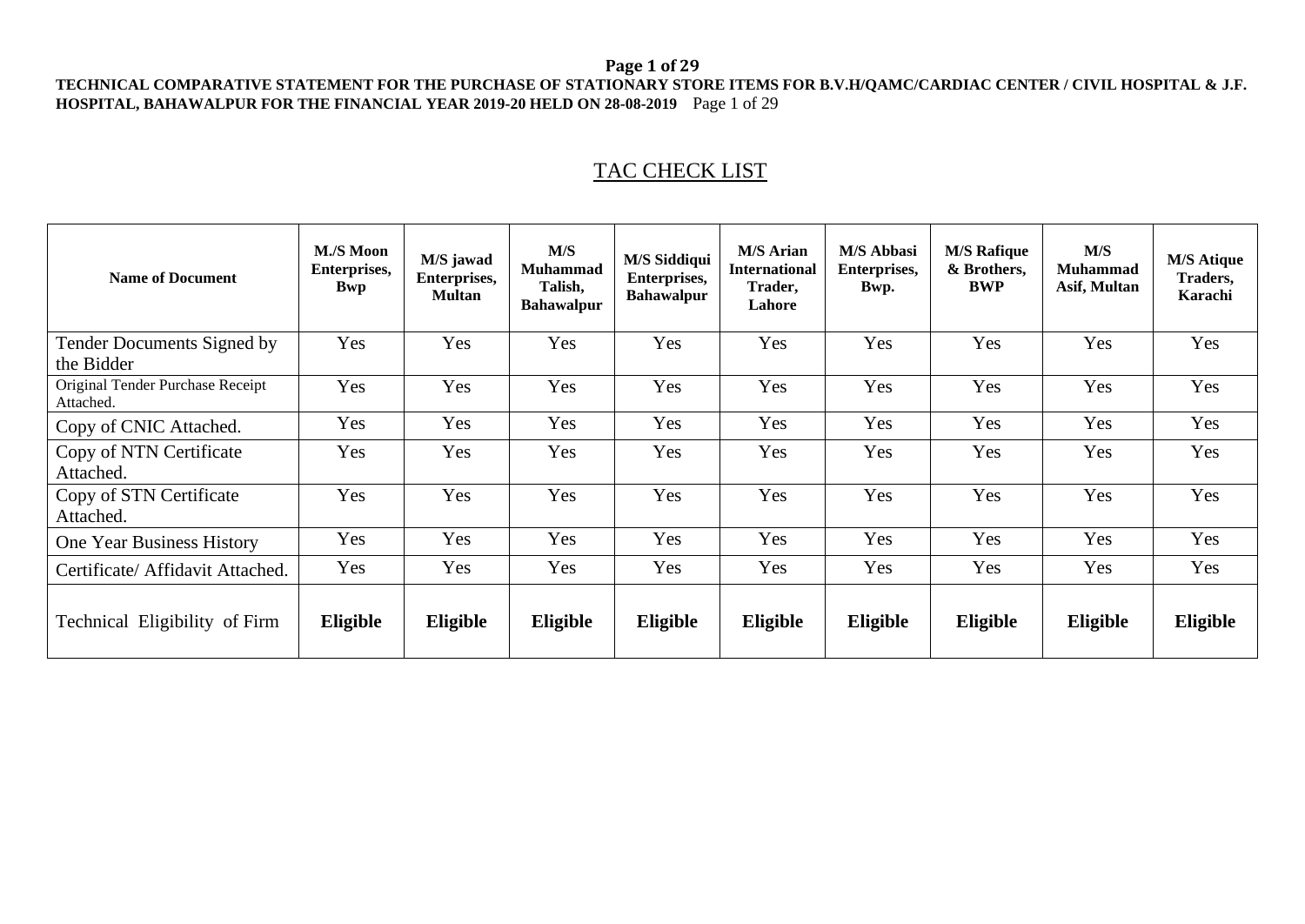# **Page 2 of 29**

#### **TECHNICAL COMPARATIVE STATEMENT FOR THE PURCHASE OF STATIONARY STORE ITEMS FOR B.V.H/QAMC/CARDIAC CENTER / CIVIL HOSPITAL & J.F. HOSPITAL, BAHAWALPUR FOR THE FINANCIAL YEAR 2019-20 HELD ON 28-08-2019** Page 2 of 29

| Sr# | <b>Name of Stationary Items</b> | <b>Total Quantity</b> |       |
|-----|---------------------------------|-----------------------|-------|
|     | <b>Ball Point Black</b>         | 2500                  | Packs |

| Sr.# | Name of firm                     | Manufacturer/importer/<br><b>Make / Made/Brand</b> | Pack size           | <b>Status of sample</b> | <b>Decision of TAC</b> |
|------|----------------------------------|----------------------------------------------------|---------------------|-------------------------|------------------------|
|      | M/S Moon Enterprises, Bahawalpur | Piano Click                                        | 10 Pecs Packet      | Piano Click             | <b>Responsive</b>      |
|      |                                  |                                                    |                     | Branded Item approved   |                        |
| ٠.   | M/S jawad Enterprises, Multan    | Piano click Sky Syed                               | -10                 | Piano Click             | <b>Responsive</b>      |
|      |                                  | Engineering                                        |                     | Branded Item approved   |                        |
|      | M/S Muhammad Talish, Bahawalpur  | Piano / Mercury                                    | 10ball point in one | Piano Click             | <b>Responsive</b>      |
|      |                                  |                                                    | box                 | Branded Item approved   |                        |

**2. Ball Point Blue** 16000 **Packs**

| Sr.# | Name of firm                     | Manufacturer/importer/<br>Make / Made/Brand | Pack size        | <b>Status of sample</b> | <b>Decision of TAC</b> |
|------|----------------------------------|---------------------------------------------|------------------|-------------------------|------------------------|
|      | M/S Moon Enterprises, Bahawalpur | Piano Click                                 | 10 Pecs Packet   | Piano Click             | <b>Responsive</b>      |
|      |                                  |                                             |                  | Branded Item approved   |                        |
| ٠.   | M/S Jawad Enterprises, Multan    | Piano click Sky Syed                        | -10              | Piano Click             | <b>Responsive</b>      |
|      |                                  | Engineering                                 |                  | Branded Item approved   |                        |
| Ć.   | M/S Muhammad Talish, Bahawalpur  | Piano / Mercury                             | 10 Ball Point in | Piano Click             | <b>Responsive</b>      |
|      |                                  |                                             | one box          | Branded Item approved   |                        |

**3. Ball Point Red** 5200 **Packs**

| Sr.# | Name of firm                     | Manufacturer/importer/<br>Make / Made/Brand | Pack size         | <b>Status of sample</b> | <b>Decision of TAC</b> |
|------|----------------------------------|---------------------------------------------|-------------------|-------------------------|------------------------|
|      | M/S Moon Enterprises, Bahawalpur | Piano Click                                 | 10 Pecs Packet    | Piano Click             | <b>Responsive</b>      |
|      |                                  |                                             |                   | Branded Item approved   |                        |
|      | M/S Jawad Enterprises, Multan    | Piano click Sky Syed                        | -10               | Piano Click             | <b>Responsive</b>      |
|      |                                  | Engineering                                 |                   | Branded Item approved   |                        |
|      | M/S Muhammad Talish, Bahawalpur  | Piano / Mercury                             | 10 ball points in | Piano Click             | <b>Responsive</b>      |
|      |                                  |                                             | one box           | Branded Item approved   |                        |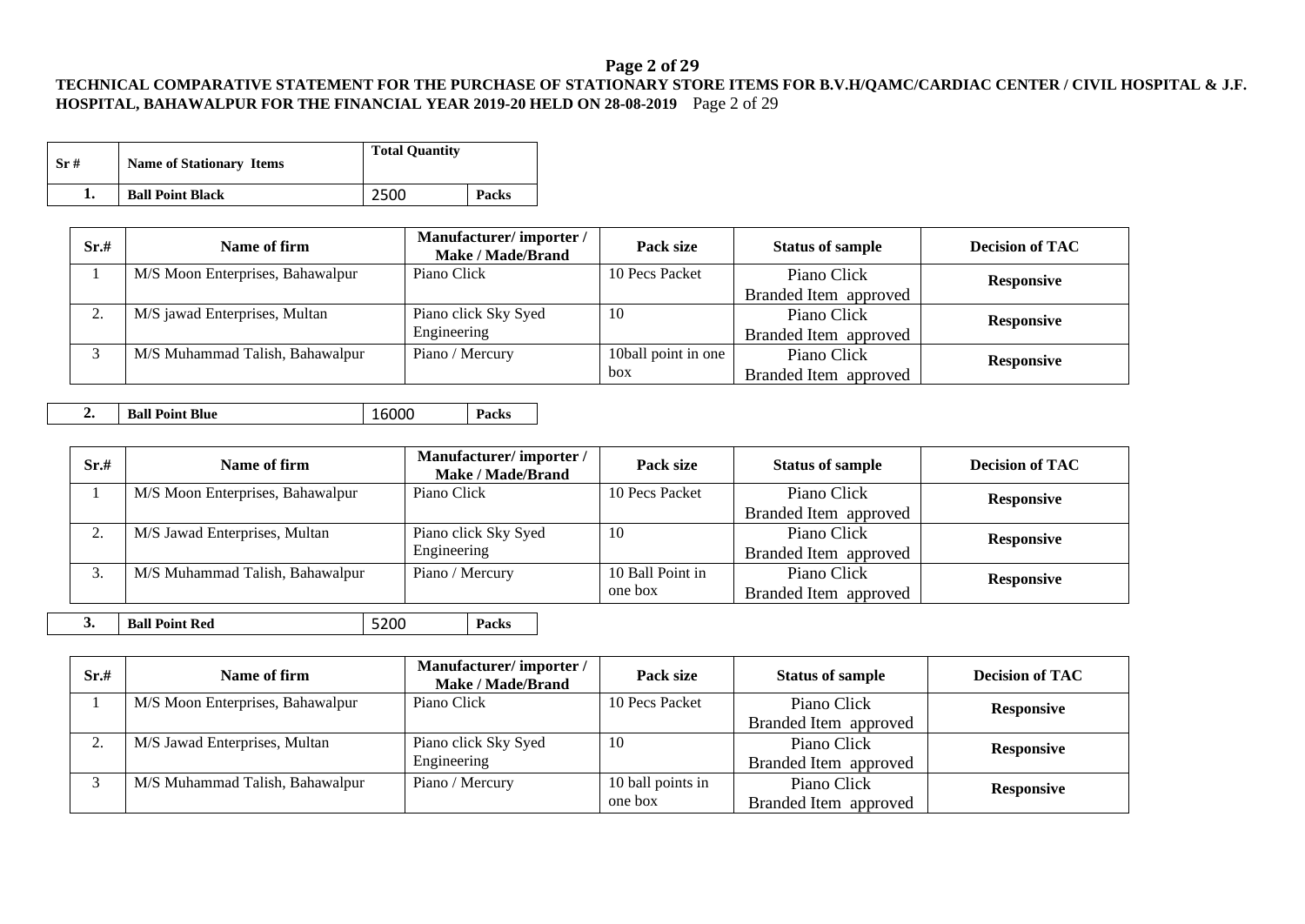# **Page 3 of 29**

### **TECHNICAL COMPARATIVE STATEMENT FOR THE PURCHASE OF STATIONARY STORE ITEMS FOR B.V.H/QAMC/CARDIAC CENTER / CIVIL HOSPITAL & J.F. HOSPITAL, BAHAWALPUR FOR THE FINANCIAL YEAR 2019-20 HELD ON 28-08-2019** Page 3 of 29

| 4.   | <b>Ball Point Signo</b>              | 3500 | <b>Packs</b>                                       |                   |                             |                        |
|------|--------------------------------------|------|----------------------------------------------------|-------------------|-----------------------------|------------------------|
| Sr.# | Name of firm                         |      | Manufacturer/importer/<br>Make / Made/Brand        | Pack size         | <b>Status of sample</b>     | <b>Decision of TAC</b> |
| 1    | M/S Moon Enterprises, Bahawalpur     |      | Signo Imported item                                | 12 Pecs Packet    | Signo branded item approved | <b>Responsive</b>      |
| 2.   | M/S Jawad Enterprises, Multan        |      | Signo uni Uni ball Jappan                          | 12                | Signo branded item approved | <b>Responsive</b>      |
| 3    | M/S Muhammad Talish, Bahawalpur      |      | Signo                                              | 12 Pkt            | Signo branded item approved | <b>Responsive</b>      |
| 5.   | <b>Black Pencil</b>                  | 4052 | Packs                                              |                   |                             |                        |
| Sr.# | Name of firm                         |      | Manufacturer/importer/<br>Make / Made/Brand        | Pack size         | <b>Status of sample</b>     | <b>Decision of TAC</b> |
| 1    | M/S Moon Enterprises, Bahawalpur     |      | $Hp + gold Fish brand$                             | 12 Pecs Packet    | Gold Fish Sample Approved   | <b>Responsive</b>      |
| 2.   | M/S Jawad Enterprises, Multan        |      | Gold Fish Shah sons                                | 12                | Gold Fish Sample Approved   | <b>Responsive</b>      |
| 3    | M/S Muhammad Talish, Bahawalpur      |      |                                                    |                   | Gold Fish Sample Approved   | <b>Responsive</b>      |
| 6.   | Common Pin China 0.50 gm.            | 350  | Nos.                                               |                   |                             |                        |
|      |                                      |      |                                                    |                   |                             |                        |
| Sr.# | Name of firm                         |      | Manufacturer/importer/<br><b>Make / Made/Brand</b> | Pack size         | <b>Status of sample</b>     | <b>Decision of TAC</b> |
| 1    | M/S Moon Enterprises, Bahawalpur     |      | Imported item                                      | 50 Pkt Box        | Sample Approved             | <b>Responsive</b>      |
| 2.   | M/S Jawad Enterprises, Multan        |      | China                                              | Each Pkt          | Sample Approved             | <b>Responsive</b>      |
| 3    | M/S Muhammad Talish, Bahawalpur      |      | Excel                                              | Box weight 50gm   | No Sample                   | Non Responsive         |
| 4.   | M/S Siddiqui Enterprises, Bahawalpur |      | Cast brand                                         | 50 gram           | No Sample                   | Non Responsive         |
| 7.   | File Lace Best Quality 18" 50 Dhaga  | 285  | <b>Bundle</b>                                      |                   |                             |                        |
| Sr.# | Name of firm                         |      | Manufacturer/importer/<br><b>Make / Made/Brand</b> | Pack size         | <b>Status of sample</b>     | <b>Decision of TAC</b> |
| 1    | M/S Moon Enterprises, Bahawalpur     |      | No brand local item                                | 1Pcs              | Sample Approved             | <b>Responsive</b>      |
| 2.   | M/S Jawad Enterprises, Multan        |      | Local                                              | 50 Dhaga          | No Sample                   | Non Responsive         |
| 3    | M/S Muhammad Talish, Bahawalpur      |      | Local                                              | Guchi of 50 Laces | No Sample                   | Non Responsive         |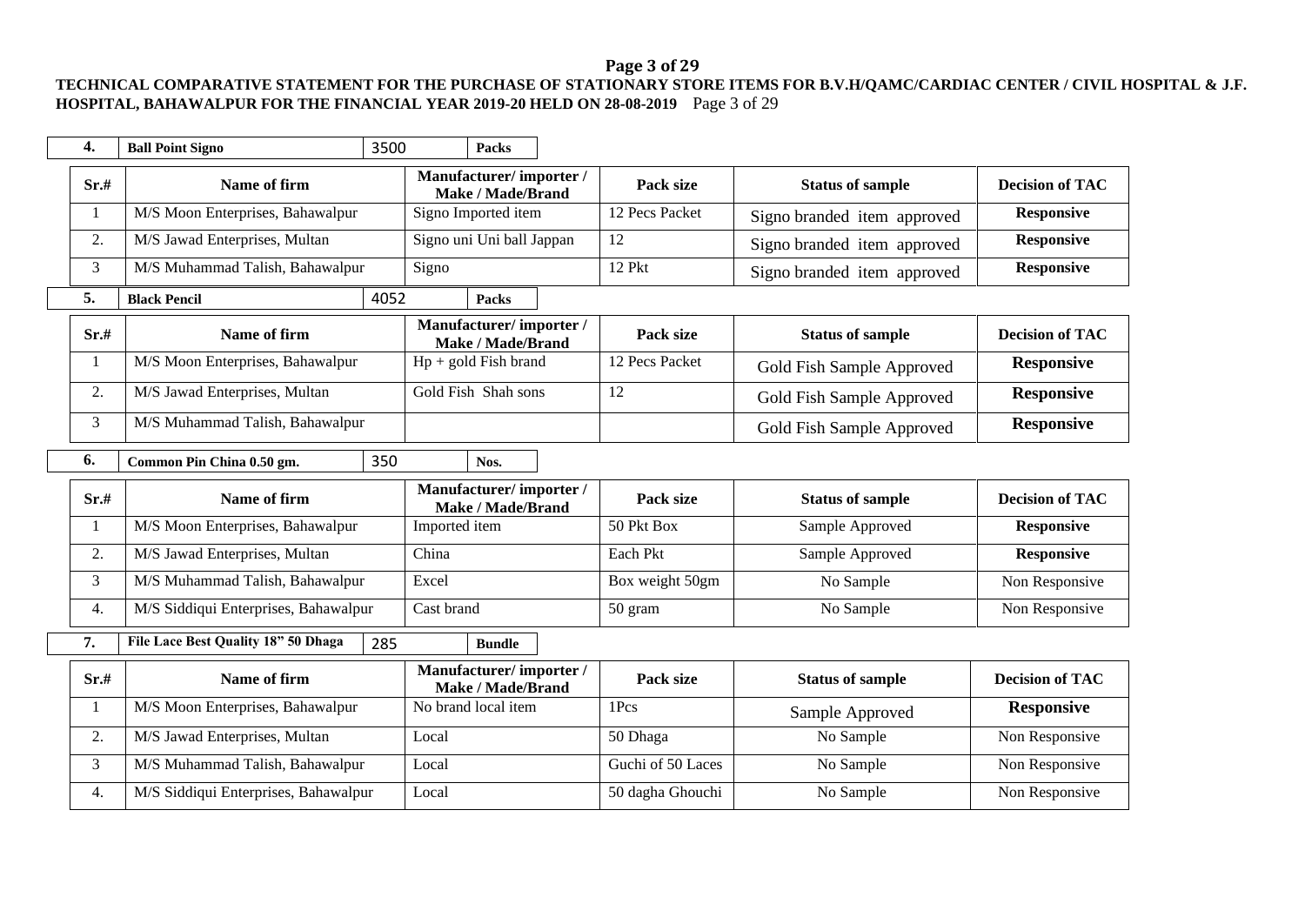### **Page 4 of 29**

#### **TECHNICAL COMPARATIVE STATEMENT FOR THE PURCHASE OF STATIONARY STORE ITEMS FOR B.V.H/QAMC/CARDIAC CENTER / CIVIL HOSPITAL & J.F. HOSPITAL, BAHAWALPUR FOR THE FINANCIAL YEAR 2019-20 HELD ON 28-08-2019** Page 4 of 29

| 8.             | File Lace Best Quality 36" 50 Dhaga.<br>120 | <b>Bundle</b>                                      |                   |                             |                        |
|----------------|---------------------------------------------|----------------------------------------------------|-------------------|-----------------------------|------------------------|
| Sr.#           | Name of firm                                | Manufacturer/importer/<br><b>Make / Made/Brand</b> | Pack size         | <b>Status of sample</b>     | <b>Decision of TAC</b> |
| $\mathbf{1}$   | M/S Moon Enterprises, Bahawalpur            | No brand local item                                | 1Pcs              | Sample Approved             | <b>Responsive</b>      |
| 2.             | M/S Jawad Enterprises, Multan               | Local                                              | 50 dhaga          | Sample Approved             | <b>Responsive</b>      |
| 3              | M/S Muhammad Talish, Bahawalpur             | Local                                              | Guchi of 50 Laces | No Sample                   | Non Responsive         |
| 4.             | M/S Siddiqui Enterprises, Bahawalpur        | Local                                              | 50 dagha Ghouchi  | No Sample                   | Non Responsive         |
| 9.             | 1500<br>Gum Bottle 142 gm.                  | Nos.                                               |                   |                             |                        |
| Sr.#           | Name of firm                                | Manufacturer/importer/<br><b>Make / Made/Brand</b> | Pack size         | <b>Status of sample</b>     | <b>Decision of TAC</b> |
| 1              | M/S Moon Enterprises, Bahawalpur            | Nafees Brand                                       | 12 paces          | Nafees Brand Sample Approve | <b>Responsive</b>      |
| 2.             | M/S Jawad Enterprises, Multan               | <b>Nafees</b>                                      | Each              | Nafees Brand Sample Approve | <b>Responsive</b>      |
| 3              | M/S Muhammad Talish, Bahawalpur             | Nafees 142gm                                       | 12 bottles        | No Sample                   | Non Responsive         |
| 4.             | M/S Siddiqui Enterprises, Bahawalpur        | <b>Nafees</b>                                      | 12 in pack        | Nafees Brand Sample Approve | <b>Responsive</b>      |
| 10.            | Lining Register 20 Nos. (120 Wrq)<br>1100   | Nos.                                               |                   |                             |                        |
| Sr.#           | Name of firm                                | Manufacturer/importer/<br><b>Make / Made/Brand</b> | Pack size         | <b>Status of sample</b>     | <b>Decision of TAC</b> |
| 1              | M/S Moon Enterprises, Bahawalpur            | Munir copy brand Item                              | $1$ pcs           | Sample Approved             | <b>Responsive</b>      |
| $\overline{2}$ | M/S Muhammad Talish, Bahawalpur             | Local 120 wrq                                      | Single            | No Sample                   | Non Responsive         |
| 3.             | M/S Siddiqui Enterprises, Bahawalpur        | Munawar                                            | Each              | Sample Approved             | <b>Responsive</b>      |
| 4.             | M/S Rafique & Brothers, Bahawalpur          | Munir Copy register brand                          | 6Pcs Bundle       | No Sample                   | Non Responsive         |
| 11.            | 1390<br>Lining Register 30 Nos. (160 Wrq)   | Nos.                                               |                   |                             |                        |
| Sr.#           | Name of firm                                | Manufacturer/importer/<br><b>Make / Made/Brand</b> | Pack size         | <b>Status of sample</b>     | <b>Decision of TAC</b> |
| 1              | M/S Moon Enterprises, Bahawalpur            | Munir copy brand Item                              | $1$ pcs           | Sample Approved             | <b>Responsive</b>      |
| $\overline{2}$ | M/S Muhammad Talish, Bahawalpur             | Local 160 wrq                                      | Single piece      | No Sample                   | Non Responsive         |
| 3.             | M/S Siddiqui Enterprises, Bahawalpur        | Munawar                                            | Each              | Sample Approved             | <b>Responsive</b>      |
| 4.             | M/S Rafique & Brothers, Bahawalpur          | Munir Copy register brand                          | 6Pcs Bundle       | No Sample                   | Non Responsive         |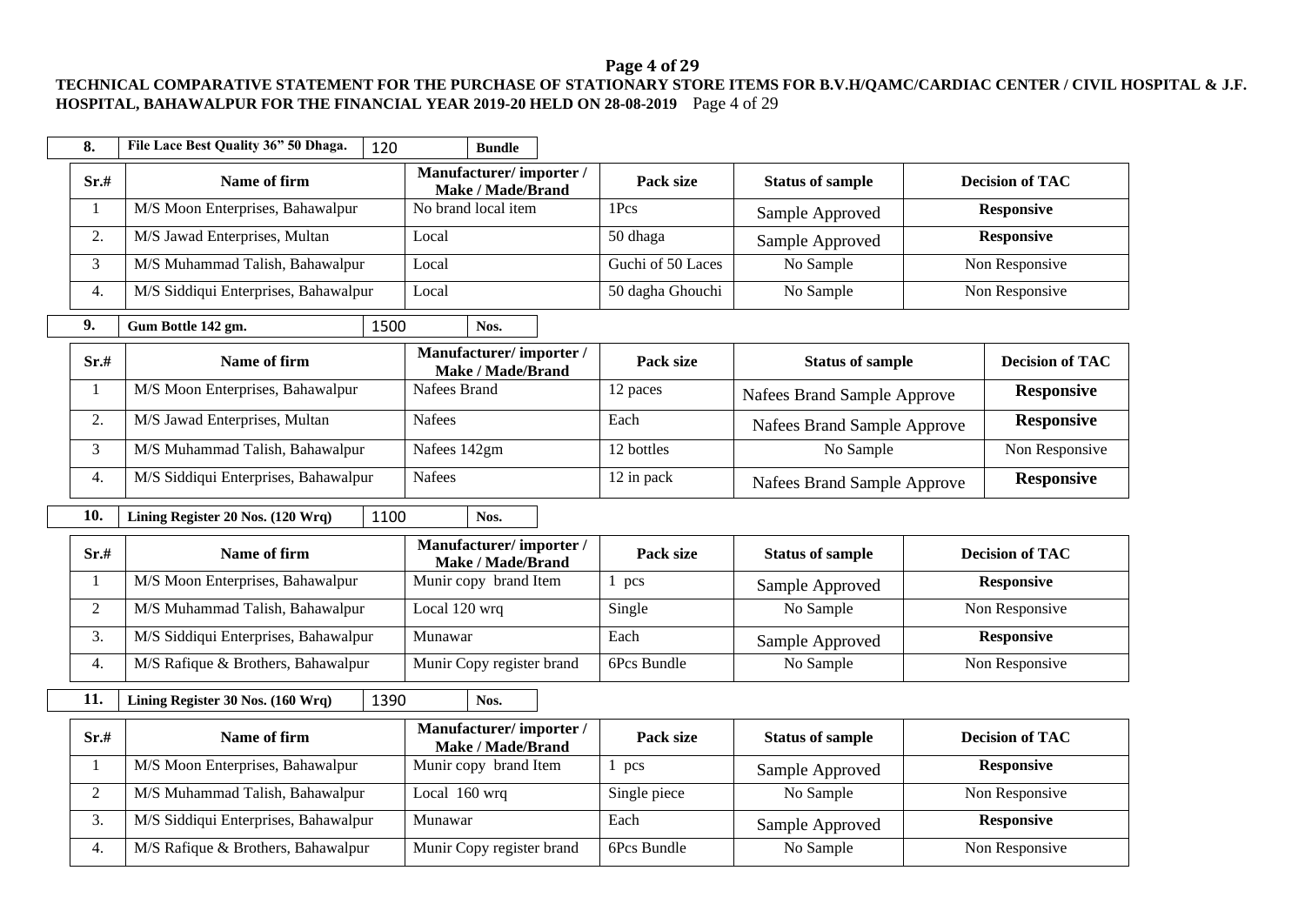# **Page 5 of 29**

### **TECHNICAL COMPARATIVE STATEMENT FOR THE PURCHASE OF STATIONARY STORE ITEMS FOR B.V.H/QAMC/CARDIAC CENTER / CIVIL HOSPITAL & J.F. HOSPITAL, BAHAWALPUR FOR THE FINANCIAL YEAR 2019-20 HELD ON 28-08-2019** Page 5 of 29

| 12.            | 2080<br>Lining Register 40 Nos. (180 Wrq)                                     | Nos.                                                                  |                                                 |                                          |                        |
|----------------|-------------------------------------------------------------------------------|-----------------------------------------------------------------------|-------------------------------------------------|------------------------------------------|------------------------|
| Sr.#           | Name of firm                                                                  | Manufacturer/importer/<br><b>Make / Made/Brand</b>                    | Pack size                                       | <b>Status of sample</b>                  | <b>Decision of TAC</b> |
| $\mathbf{1}$   | M/S Moon Enterprises, Bahawalpur                                              | Munir copy brand Item                                                 | $1$ pcs                                         | Sample Approved                          | <b>Responsive</b>      |
| $\overline{2}$ | M/S Muhammad Talish, Bahawalpur                                               | Local 180 wrq                                                         | single piece                                    | No Sample                                | Non Responsive         |
| 3.             | M/S Siddiqui Enterprises, Bahawalpur                                          | Munawar                                                               | Each                                            | Sample Approved                          | <b>Responsive</b>      |
| 4.             | M/S Rafique & Brothers, Bahawalpur                                            | Munir Copy register brand                                             | 6Pcs Bundle                                     | No Sample                                | Non Responsive         |
| 13.            | Photostat Paper 70-gm Imported Legal 480 Sheets (Approximate weight 5gm/page) |                                                                       | 2600                                            | Nos.                                     |                        |
| Sr.#           | Name of firm                                                                  | Manufacturer/importer/<br><b>Make / Made/Brand</b>                    | Pack size                                       | <b>Status of sample</b>                  | <b>Decision of TAC</b> |
| 1              | M/S Moon Enterprises, Bahawalpur                                              | Copy Mat brand                                                        | 500 sheet rim                                   | Sample Approved                          | <b>Responsive</b>      |
| $\overline{2}$ | M/S Muhammad Talish, Bahawalpur                                               | Double A                                                              | 480 imported sheets of<br>5gm in one ream       | <b>AA</b> Branded Item<br>Sample Approve | <b>Responsive</b>      |
| 3.             | M/S Rafique & Brothers, Bahawalpur                                            | PPC+IK brand Any<br>Imported brand Same rate<br>availability of paper | 500 rim sheet 5rim<br>carton                    | Sample Approved                          | <b>Responsive</b>      |
| 4.             | M/S Attique Traders, Karachi                                                  | PP Lite /Indonesia                                                    | Legal size<br>$(210x530mm)$ ream<br>(500 Sheets | Paper One Branded<br>item Approved       | <b>Responsive</b>      |
| 14.            | Photostat Paper 70-gm A4 Size 480 Sheets (Approximate weight 4gm/page)        |                                                                       | 4120                                            | Nos.                                     |                        |
| Sr.#           | Name of firm                                                                  | Manufacturer/importer/<br><b>Make / Made/Brand</b>                    | Pack size                                       | <b>Status of sample</b>                  | <b>Decision of TAC</b> |
| $\mathbf{1}$   | M/S Moon Enterprises, Bahawalpur                                              | Copy Mat brand                                                        | 500 Sheet Rim                                   | Sample Approved                          | <b>Responsive</b>      |
| $\overline{2}$ | M/S Muhammad Talish, Bahawalpur                                               | Double A                                                              | 480 imported<br>sheets of 4gm in<br>one ream    | <b>AA Branded Item</b><br>Sample Approve | <b>Responsive</b>      |
| 3.             | M/S Rafique & Brothers, Bahawalpur                                            | PPC+IK brand Any<br>Imported brand Same rate<br>availability of paper | 500 rim sheet<br>5rim carton                    | Sample Approved                          | <b>Responsive</b>      |
| 4.             | M/S Attique Traders, Karachi                                                  | PP Lite /Indonesia                                                    | A4 size<br>(210x297mm)<br>ream (500 Sheets      | Paper One Branded<br>item Approved       | <b>Responsive</b>      |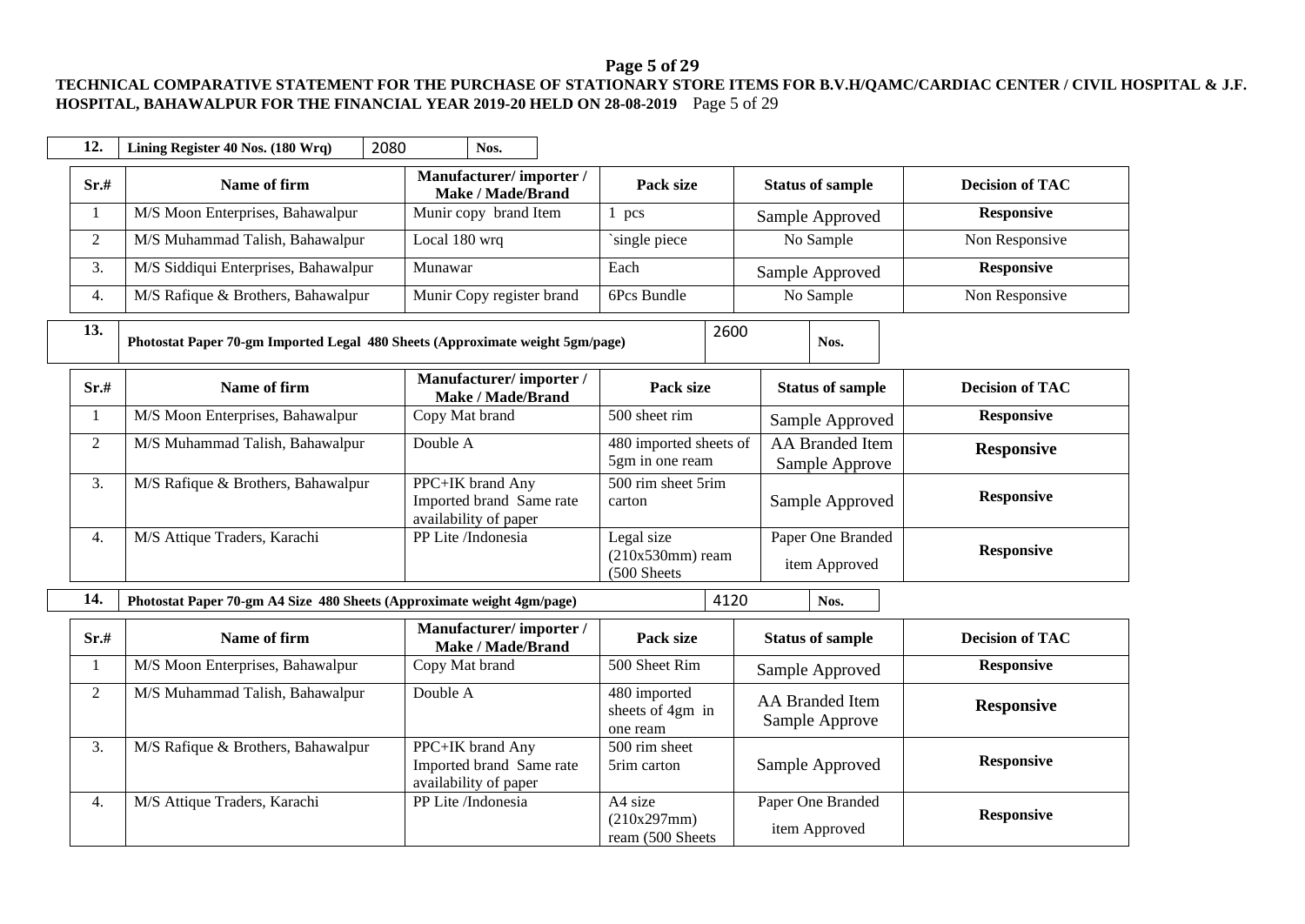# **Page 6 of 29**

### **TECHNICAL COMPARATIVE STATEMENT FOR THE PURCHASE OF STATIONARY STORE ITEMS FOR B.V.H/QAMC/CARDIAC CENTER / CIVIL HOSPITAL & J.F. HOSPITAL, BAHAWALPUR FOR THE FINANCIAL YEAR 2019-20 HELD ON 28-08-2019** Page 6 of 29

| 15.            | Computer Paper Legal 80 gm 500 Sheets, Imported (Approximate weight 6gm/page) |                                                                         |                                                | 2520 | Nos.                               |                        |
|----------------|-------------------------------------------------------------------------------|-------------------------------------------------------------------------|------------------------------------------------|------|------------------------------------|------------------------|
| Sr.#           | Name of firm                                                                  | Manufacturer/importer/<br><b>Make / Made/Brand</b>                      | Pack size                                      |      | <b>Status of sample</b>            | <b>Decision of TAC</b> |
|                | M/S Moon Enterprises, Bahawalpur                                              | AA brand imported                                                       | 5 Sheet rim                                    |      | Sample Approved                    | <b>Responsive</b>      |
| $\overline{2}$ | M/S Muhammad Talish, Bahawalpur                                               | Double A                                                                | 480 imported<br>sheets of 6gm, in<br>one ream  |      | AA Branded Item<br>Approved        | <b>Responsive</b>      |
| 3.             | M/S Rafique & Brothers, Bahawalpur                                            | $IK + HP + paper$ line Gold<br>brand Same rate<br>availability of paper | 500 rim sheet                                  |      | Sample Approved                    | <b>Responsive</b>      |
| 5.             | M/S Muhammad Asif, Multan                                                     | Double AA                                                               |                                                |      | <b>AA</b> Branded Item<br>Approved | <b>Responsive</b>      |
| 6.             | M/S Attique Traders, Karachi                                                  | Paper One/Indonesia                                                     | Legal Size<br>(216x330mm)<br>Ream / 500 Sheets |      | Paper One Branded<br>item Approved | <b>Responsive</b>      |

| Computer Paper A-4 Size 80 gm.500<br>16.<br><b>Sheets Imported (Approximate)</b><br>weight 5gm/page) | 5630 | Rims |
|------------------------------------------------------------------------------------------------------|------|------|
|------------------------------------------------------------------------------------------------------|------|------|

| Sr.# | Name of firm                       | Manufacturer/importer/<br>Make / Made/Brand                   | Pack size                                     | <b>Status of sample</b>                  | <b>Decision of TAC</b> |
|------|------------------------------------|---------------------------------------------------------------|-----------------------------------------------|------------------------------------------|------------------------|
|      | M/S Moon Enterprises, Bahawalpur   | AA brand imported                                             | 5 Sheet rim                                   | Sample Approved                          | <b>Responsive</b>      |
| 2    | M/S Muhammad Talish, Bahawalpur    | Double A                                                      | 480 imported<br>sheets of 5gm, in<br>one ream | AA Branded Item<br>Sample Approve        | <b>Responsive</b>      |
| 3.   | M/S Rafique & Brothers, Bahawalpur | IK +HP+ paper line Gold<br>Same rate availability of<br>paper | 500 rim sheet                                 | Sample Approved                          | <b>Responsive</b>      |
| 4.   | M/S Muhammad Asif, Multan          | Double AA                                                     |                                               | <b>AA</b> Branded Item<br>Sample Approve | <b>Responsive</b>      |
| 5.   | M/S Attique Traders, Karachi       | Paper One/ Indonesia                                          | A4 Size<br>(216x297mm)<br>Ream / 500 Sheets   | Paper One Branded<br>item Approved       | <b>Responsive</b>      |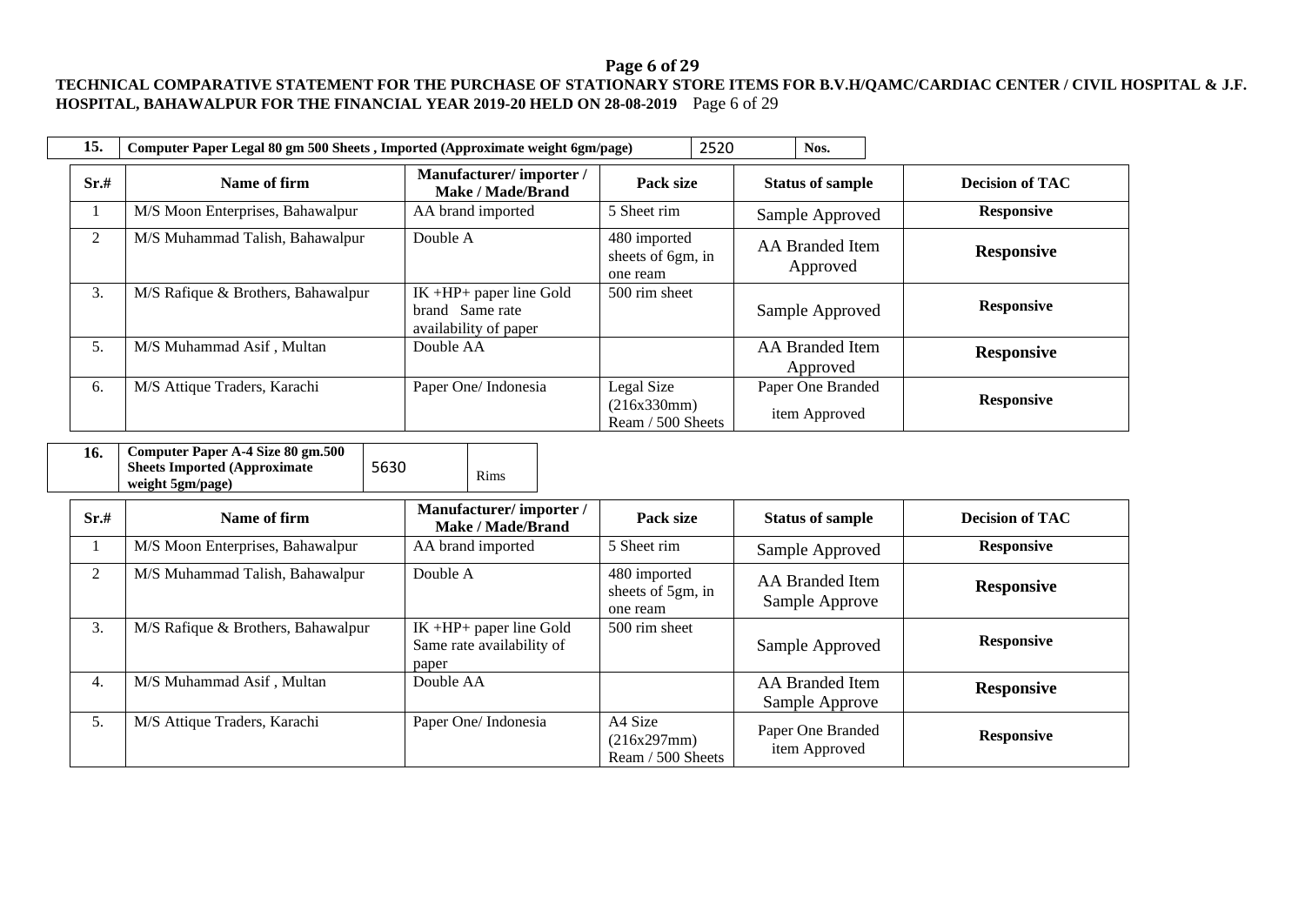#### **Page 7 of 29**

#### **TECHNICAL COMPARATIVE STATEMENT FOR THE PURCHASE OF STATIONARY STORE ITEMS FOR B.V.H/QAMC/CARDIAC CENTER / CIVIL HOSPITAL & J.F. HOSPITAL, BAHAWALPUR FOR THE FINANCIAL YEAR 2019-20 HELD ON 28-08-2019** Page 7 of 29

| 17.          |      | White paper 17x27,70gm 480 Sheets Imported (Approximate weight 20gm/sheet) |     |                                                    | 130                                            | Nos.                                     |                        |
|--------------|------|----------------------------------------------------------------------------|-----|----------------------------------------------------|------------------------------------------------|------------------------------------------|------------------------|
|              | Sr.# | Name of firm                                                               |     | Manufacturer/importer/<br><b>Make / Made/Brand</b> | Pack size                                      | <b>Status of sample</b>                  | <b>Decision of TAC</b> |
| $\mathbf{1}$ |      | M/S Moon Enterprises, Bahawalpur                                           |     | Any brand imported                                 | 450 Sheet                                      | Sample Approved                          | <b>Responsive</b>      |
|              | 2    | M/S Muhammad Talish, Bahawalpur                                            |     | Double A                                           | 480 imported<br>sheets of 20gm, in<br>one ream | <b>AA</b> Branded Item<br>Sample Approve | <b>Responsive</b>      |
| 18.          |      | Pilot Ball Point G-1 Grip Japan                                            | 800 | Nos.                                               |                                                |                                          |                        |
|              | Sr.# | Name of firm                                                               |     | Manufacturer/importer/<br><b>Make / Made/Brand</b> | Pack size                                      | <b>Status of sample</b>                  | <b>Decision of TAC</b> |
|              |      | M/S Moon Enterprises, Bahawalpur                                           |     | GI grip Imported                                   | 12 pcs                                         | G-I Grip Branded Item<br>Sample Approved | <b>Responsive</b>      |
|              | 2.   | M/S Jawad Enterprises, Multan                                              |     | Pilot G Grip                                       | 12                                             | G-I Grip Branded Item<br>Sample Approved | Responsive             |
|              |      |                                                                            |     |                                                    |                                                |                                          |                        |
| 19.          |      | Red & Blue Pencil                                                          | 700 | <b>Packs</b>                                       |                                                |                                          |                        |
|              | Sr.# | Name of firm                                                               |     | Manufacturer/importer/<br><b>Make / Made/Brand</b> | Pack size                                      | <b>Status of sample</b>                  | <b>Decision of TAC</b> |
|              |      | M/S Moon Enterprises, Bahawalpur                                           |     | Picso +Gold Fish Brand<br>Same rate                | 12 Nos Pack                                    | Sample Approved                          | <b>Responsive</b>      |
|              | 2.   | M/S Jawad Enterprises, Multan                                              |     | Picaso                                             | 12                                             | Sample Approved                          | <b>Responsive</b>      |
|              | 3.   | M/S Muhammad Talish, Bahawalpur                                            |     | Gold fish                                          | 12piece                                        | No Sample                                | Non Responsive         |
|              | 4.   | M/S Siddiqui Enterprises, Bahawalpur                                       |     | Gold fish                                          | 12 in pack                                     | Sample Approved                          | <b>Responsive</b>      |
| 20.          |      | <b>Stamp Pad Large Size</b>                                                | 410 | Nos.                                               |                                                |                                          |                        |
|              | Sr.# | Name of firm                                                               |     | Manufacturer/importer/<br>Make / Made/Brand        | Pack size                                      | <b>Status of sample</b>                  | <b>Decision of TAC</b> |
| -1           |      | M/S Moon Enterprises, Bahawalpur                                           |     | Crystal Brand                                      | 12 Pcs                                         | Crystal large size<br>Sample Approved    | <b>Responsive</b>      |

3. M/S Muhammad Talish, Bahawalpur Crystal Each No Sample Non Responsive

Sample Approved

**Responsive** 

4. M/S Siddiqui Enterprises, Bahawalpur Crystal Crystal 12 in pack Crystal large size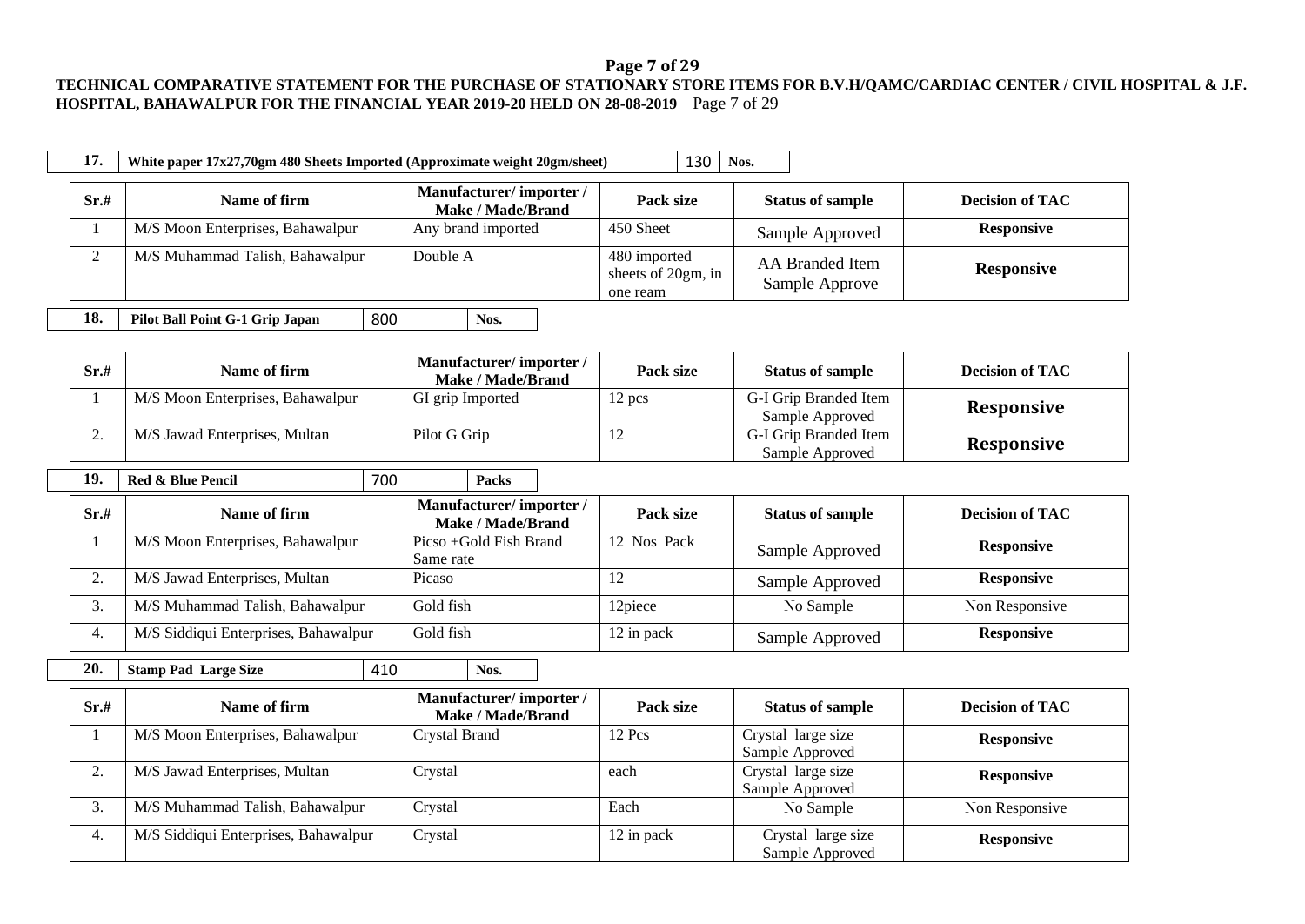# **Page 8 of 29**

### **TECHNICAL COMPARATIVE STATEMENT FOR THE PURCHASE OF STATIONARY STORE ITEMS FOR B.V.H/QAMC/CARDIAC CENTER / CIVIL HOSPITAL & J.F. HOSPITAL, BAHAWALPUR FOR THE FINANCIAL YEAR 2019-20 HELD ON 28-08-2019** Page 8 of 29

| 21.              | Stamp Pad Ink 28.5 ml                                                                                              | 586           | Nos.                                               |       |                           |                                         |                        |
|------------------|--------------------------------------------------------------------------------------------------------------------|---------------|----------------------------------------------------|-------|---------------------------|-----------------------------------------|------------------------|
| Sr.#             | Name of firm                                                                                                       |               | Manufacturer/importer/<br><b>Make / Made/Brand</b> |       | Pack size                 | <b>Status of sample</b>                 | <b>Decision of TAC</b> |
| 1                | M/S Moon Enterprises, Bahawalpur                                                                                   | Cristal Brand |                                                    |       | 12 Pcs                    | Crystal Branded Item<br>Approved        | <b>Responsive</b>      |
| 2.               | M/S Jawad Enterprises, Multan                                                                                      | Crystal       |                                                    |       | Each                      | <b>Crystal Branded Item</b><br>Approved | <b>Responsive</b>      |
| 3                | M/S Muhammad Talish, Bahawalpur                                                                                    | Crystal       |                                                    |       | Each                      | No Sample                               | Non Responsive         |
| $\overline{4}$ . | M/S Siddiqui Enterprises, Bahawalpur                                                                               | Crystal       |                                                    |       | 12 in pack                | Crystal Branded Item<br>Approved        | <b>Responsive</b>      |
| 22.              | Tags Best Quality 6" 80 Dhaga                                                                                      | 2100          | Gochi                                              |       |                           |                                         |                        |
| Sr.#             | Name of firm                                                                                                       |               | Manufacturer/importer/<br><b>Make / Made/Brand</b> |       | Pack size                 | <b>Status of sample</b>                 | <b>Decision of TAC</b> |
| 1                | M/S Moon Enterprises, Bahawalpur                                                                                   | No brand      |                                                    |       | $10$ pcs                  | Sample Approved                         | <b>Responsive</b>      |
| 2.               | M/S Jawad Enterprises, Multan                                                                                      | Local         |                                                    |       | 80 dhaga                  | Sample Approved                         | <b>Responsive</b>      |
| 3                | M/S Muhammad Talish, Bahawalpur                                                                                    | Local         |                                                    |       | Single piece              | No Sample                               | Non Responsive         |
| 23.              | <b>White Fluid with Thinner Pelican Germany</b>                                                                    | 148           |                                                    | Nos.  |                           |                                         |                        |
| Sr.#             | Name of firm                                                                                                       |               | Manufacturer/importer/<br>Make / Made/Brand        |       | Pack size                 | <b>Status of sample</b>                 | <b>Decision of TAC</b> |
| 1                | M/S Moon Enterprises, Bahawalpur                                                                                   |               | Pelican Brand Imported                             |       | 1 pcs                     | Pelican<br>Sample Approved              | <b>Responsive</b>      |
| 2.               | M/S Jawad Enterprises, Multan                                                                                      |               | Pelican Germany                                    |       | Each set                  | Pelican<br>Sample Approved              | <b>Responsive</b>      |
| 3.               | M/S Siddiqui Enterprises, Bahawalpur                                                                               | Pelican       |                                                    |       | Set fluid + three<br>each | Pelican<br>Sample Approved              | <b>Responsive</b>      |
| 24.              | File Cover Box Board with College/Hospital Monogram. 360 gm<br>Box board Large Size (Approximate weight 50gm/file) |               |                                                    | 25500 | Nos.                      |                                         |                        |
| Sr.#             | Name of firm                                                                                                       |               | Manufacturer/importer/<br><b>Make / Made/Brand</b> |       | Pack size                 | <b>Status of sample</b>                 | <b>Decision of TAC</b> |
| 1                | M/S Moon Enterprises, Bahawalpur                                                                                   |               | No brand Local cutting<br>printing box board       |       | 200 Pcs bundle            | Sample Approved                         | <b>Responsive</b>      |
| 2.               | M/S Jawad Enterprises, Multan                                                                                      | Local         |                                                    |       | Each                      | Sample Approved                         | <b>Responsive</b>      |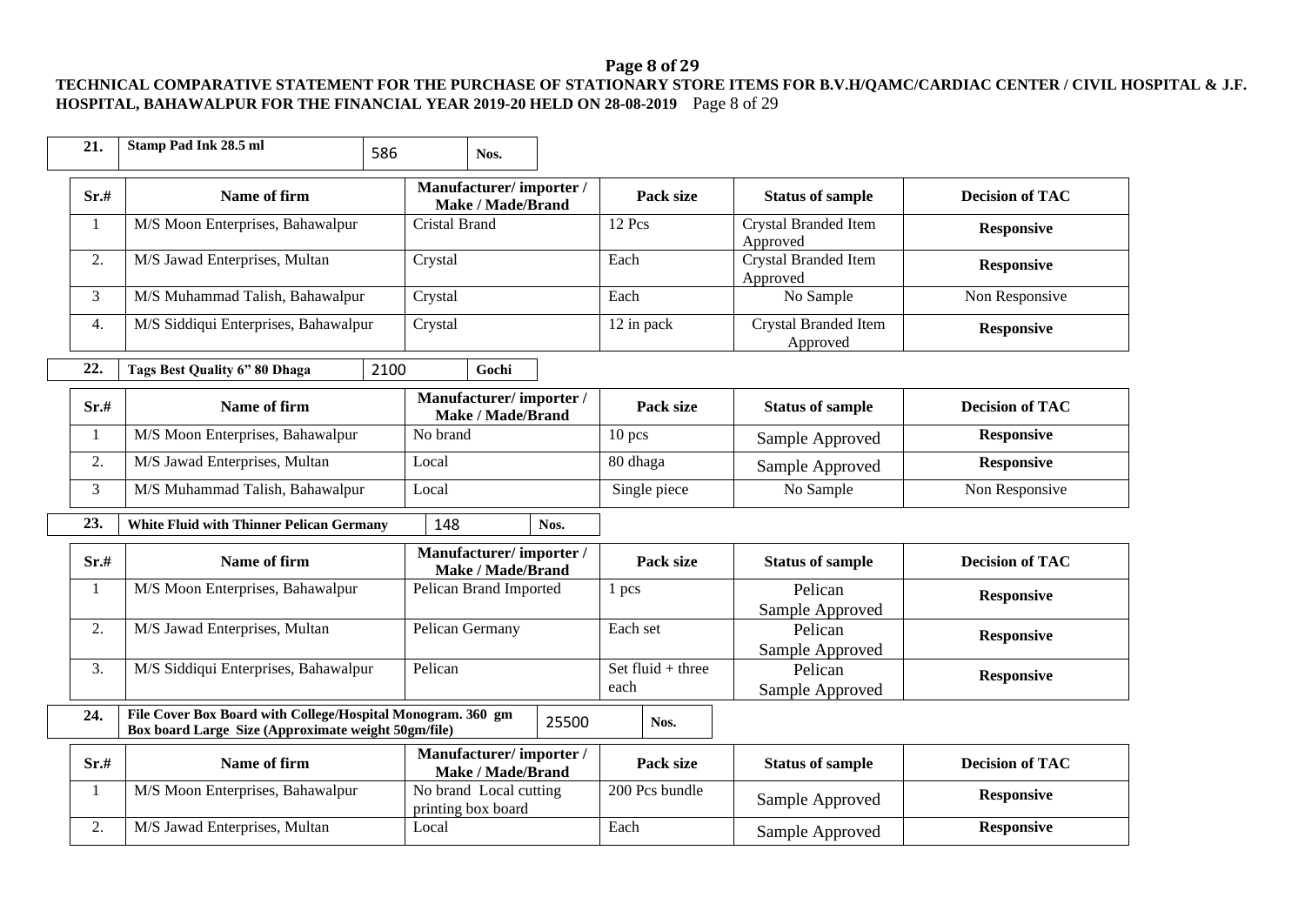# **Page 9 of 29**

### **TECHNICAL COMPARATIVE STATEMENT FOR THE PURCHASE OF STATIONARY STORE ITEMS FOR B.V.H/QAMC/CARDIAC CENTER / CIVIL HOSPITAL & J.F. HOSPITAL, BAHAWALPUR FOR THE FINANCIAL YEAR 2019-20 HELD ON 28-08-2019** Page 9 of 29

| 25.  | File Cover VIP with College / Hospital<br>Monogram 260 gm Legal size<br>(Approximate weight 41gm/file) | 600 |             | Nos.                                               |                |                         |                        |
|------|--------------------------------------------------------------------------------------------------------|-----|-------------|----------------------------------------------------|----------------|-------------------------|------------------------|
| Sr.# | Name of firm                                                                                           |     |             | Manufacturer/importer/<br>Make / Made/Brand        | Pack size      | <b>Status of sample</b> | <b>Decision of TAC</b> |
|      | M/S Moon Enterprises, Bahawalpur                                                                       |     |             | No brand full file art card                        | 200 Pcs bundle | Sample Approved         | <b>Responsive</b>      |
| 26.  | <b>Box File (Best Quality)</b>                                                                         | 300 |             | Nos.                                               |                |                         |                        |
| Sr.# | Name of firm                                                                                           |     |             | Manufacturer/importer/<br>Make / Made/Brand        | Pack size      | <b>Status of sample</b> | <b>Decision of TAC</b> |
| 1    | M/S Moon Enterprises, Bahawalpur                                                                       |     | quality     | Any brand imported best                            | $10$ Pcs       | Sample Approved         | <b>Responsive</b>      |
| 2.   | M/S Jawad Enterprises, Multan                                                                          |     | First china |                                                    | Each           | No Sample               | Non Responsive         |
| 3.   | M/S Siddiqui Enterprises, Bahawalpur                                                                   |     | Imported    |                                                    | 50 in curton   | Sample Approved         | <b>Responsive</b>      |
| 27.  | <b>Calculator 12 digits</b>                                                                            | 114 |             | Nos.                                               |                |                         |                        |
| Sr.# | Name of firm                                                                                           |     |             | Manufacturer/importer/<br><b>Make / Made/Brand</b> | Pack size      | <b>Status of sample</b> | <b>Decision of TAC</b> |
| 1    | M/S Moon Enterprises, Bahawalpur                                                                       |     |             | $\text{Casio} + \text{any brand } 12\text{DG}$     | 1 Piece Pack   | Sample Approved         | <b>Responsive</b>      |
| 2.   | M/S Jawad Enterprises, Multan                                                                          |     | Casio china |                                                    | Each           | Sample Approved         | <b>Responsive</b>      |
| 3    | M/S Muhammad Talish, Bahawalpur                                                                        |     |             | Citizen CT.9300G                                   | One piece      | No Sample               | Non Responsive         |
| 4.   | M/S Siddiqui Enterprises, Bahawalpur                                                                   |     | Cusio mj120 |                                                    | Each           | Sample Approved         | <b>Responsive</b>      |
| 28.  | File board Legal 12" x 08" Local                                                                       | 700 |             | Nos.                                               |                |                         |                        |

| Sr.# | Name of firm                         | Manufacturer/importer/<br><b>Make / Made/Brand</b> | Pack size    | <b>Status of sample</b> | <b>Decision of TAC</b> |
|------|--------------------------------------|----------------------------------------------------|--------------|-------------------------|------------------------|
|      | M/S Moon Enterprises, Bahawalpur     | No brand local production                          | 12 Pcs Pkt   | Sample Approved         | <b>Responsive</b>      |
| ۷.   | M/S Jawad Enterprises, Multan        | Local                                              | Each         | Sample Approved         | <b>Responsive</b>      |
| . ب  | M/S Muhammad Talish, Bahawalpur      | Local                                              | Single piece | No Sample               | Non Responsive         |
| 4.   | M/S Siddiqui Enterprises, Bahawalpur | Local                                              | Each         | Sample Approved         | <b>Responsive</b>      |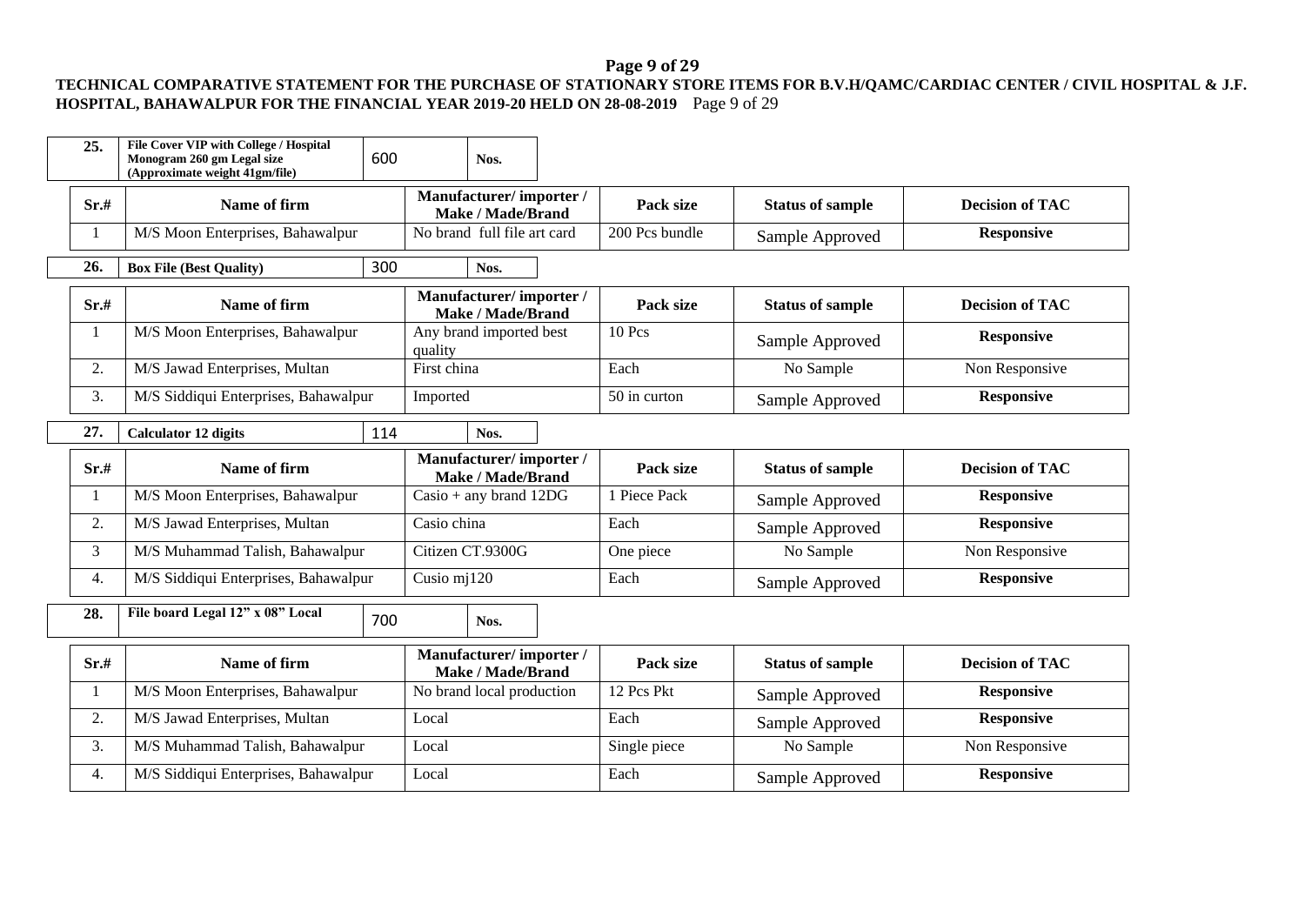# **Page 10 of 29**

### **TECHNICAL COMPARATIVE STATEMENT FOR THE PURCHASE OF STATIONARY STORE ITEMS FOR B.V.H/QAMC/CARDIAC CENTER / CIVIL HOSPITAL & J.F. HOSPITAL, BAHAWALPUR FOR THE FINANCIAL YEAR 2019-20 HELD ON 28-08-2019** Page 10 of 29

| 29.  | 210<br>Toner HP Laser jet 2055 Original    | Nos.                                               |                     |                                 |                        |
|------|--------------------------------------------|----------------------------------------------------|---------------------|---------------------------------|------------------------|
| Sr.# | Name of firm                               | Manufacturer/importer/<br>Make / Made/Brand        | Pack size           | <b>Status of sample</b>         | <b>Decision of TAC</b> |
|      | M/S Moon Enterprises, Bahawalpur           | HP brands                                          | pcs                 | HP Branded Item Approved        | <b>Responsive</b>      |
| 2.   | M/S Jawad Enterprises, Multan              | 05 A Hp                                            | Each                | HP Branded Item Approved        | <b>Responsive</b>      |
| 3    | M/S Muhammad Talish, Bahawalpur            | HP                                                 | Single              | HP Branded Item Approved        | <b>Responsive</b>      |
| 4.   | M/S Arian International Traders, Lahore    | HP                                                 | <b>Box Pcs Pack</b> | HP Branded Item Approved        | <b>Responsive</b>      |
| 5.   | M/S Abbasi Enterprises, Bahawalpur         | Hp Branded                                         | One                 | HP Branded Item Approved        | Responsive             |
| 30.  | Printer Toner Hp 1102-W Original no Refill | 123<br>Nos.                                        |                     |                                 |                        |
| Sr.# | Name of firm                               | Manufacturer/importer/<br><b>Make / Made/Brand</b> | Pack size           | <b>Status of sample</b>         | <b>Decision of TAC</b> |
| 1    | M/S Moon Enterprises, Bahawalpur           | HP brands                                          | pcs                 | HP Branded Item Approved        | <b>Responsive</b>      |
| 2.   | M/S Jawad Enterprises, Multan              | <b>HP-85A</b>                                      | Each                | HP Branded Item Approved        | <b>Responsive</b>      |
| 3    | M/S Muhammad Talish, Bahawalpur            | HP                                                 | Single              | HP Branded Item Approved        | <b>Responsive</b>      |
| 4.   | M/S Arian International Traders, Lahore    | HP                                                 | <b>Box Pcs Pack</b> | HP Branded Item Approved        | <b>Responsive</b>      |
| 5.   | M/S Abbasi Enterprises, Bahawalpur         | Hp Branded                                         | One                 | HP Branded Item Approved        | <b>Responsive</b>      |
| 31.  | Toner HP 1010 / 1018 Original no Refill    | 10<br>Nos.                                         |                     |                                 |                        |
| Sr.# | Name of firm                               | Manufacturer/importer/<br><b>Make / Made/Brand</b> | Pack size           | <b>Status of sample</b>         | <b>Decision of TAC</b> |
|      | M/S Moon Enterprises, Bahawalpur           | HP brands                                          | 1 pcs               | HP Branded Item Approved        | <b>Responsive</b>      |
| 2.   | M/S Jawad Enterprises, Multan              | $Hp - 12-A$                                        | Each                | HP Branded Item Approved        | <b>Responsive</b>      |
| 3    | M/S Muhammad Talish, Bahawalpur            | HP                                                 | Single              | HP Branded Item Approved        | <b>Responsive</b>      |
| 4.   | M/S Arian International Traders, Lahore    | HP                                                 | <b>Box Pcs Pack</b> | HP Branded Item Approved        | <b>Responsive</b>      |
| 5.   | M/S Abbasi Enterprises, Bahawalpur         | Hp Branded                                         | One                 | <b>HP Branded Item Approved</b> | <b>Responsive</b>      |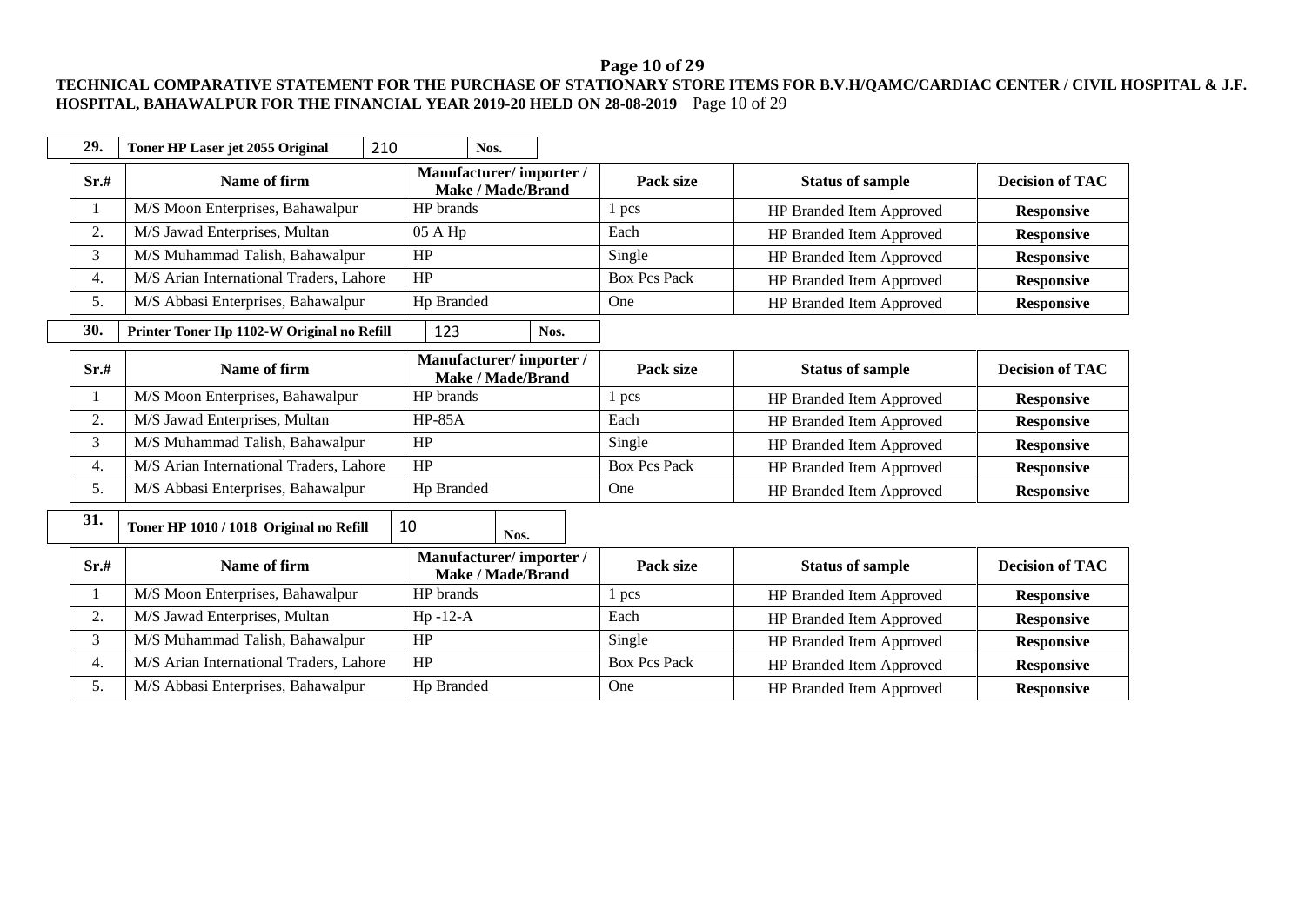# **Page 11 of 29**

### **TECHNICAL COMPARATIVE STATEMENT FOR THE PURCHASE OF STATIONARY STORE ITEMS FOR B.V.H/QAMC/CARDIAC CENTER / CIVIL HOSPITAL & J.F. HOSPITAL, BAHAWALPUR FOR THE FINANCIAL YEAR 2019-20 HELD ON 28-08-2019** Page 11 of 29

| 32.  | Cartridge HP 1320 Original no Refill                         | 10 |               | Nos.                                               |                     |                               |                        |
|------|--------------------------------------------------------------|----|---------------|----------------------------------------------------|---------------------|-------------------------------|------------------------|
| Sr.# | Name of firm                                                 |    |               | Manufacturer/importer/<br><b>Make / Made/Brand</b> | Pack size           | <b>Status of sample</b>       | <b>Decision of TAC</b> |
| 1    | M/S Moon Enterprises, Bahawalpur                             |    | HP brands     |                                                    | 1 pcs               | HP Branded Item Approved      | <b>Responsive</b>      |
| 2.   | M/S Jawad Enterprises, Multan                                |    | Hp-49A        |                                                    | Each                | HP Branded Item Approved      | <b>Responsive</b>      |
| 3.   | M/S Muhammad Talish, Bahawalpur                              |    | HP            |                                                    | Single              | HP Branded Item Approved      | <b>Responsive</b>      |
| 4.   | M/S Arian International Traders, Lahore                      |    | HP            |                                                    | <b>Box Pcs Pack</b> | HP Branded Item Approved      | <b>Responsive</b>      |
| 5.   | M/S Abbasi Enterprises, Bahawalpur                           |    | Hp Branded    |                                                    | One                 | HP Branded Item Approved      | <b>Responsive</b>      |
| 33.  | Toner HP Laser jet 400, 401 Original<br>no Refill            | 53 |               | Nos.                                               |                     |                               |                        |
| Sr.# | Name of firm                                                 |    |               | Manufacturer/importer/<br><b>Make / Made/Brand</b> | Pack size           | <b>Status of sample</b>       | <b>Decision of TAC</b> |
| 1    | M/S Moon Enterprises, Bahawalpur                             |    | HP brands     |                                                    | 1 pcs               | HP Branded Item Approved      | <b>Responsive</b>      |
| 2.   | M/S Jawad Enterprises, Multan                                |    | $Hp - 80A$    |                                                    | Each                | HP Branded Item Approved      | <b>Responsive</b>      |
| 3    | M/S Muhammad Talish, Bahawalpur                              |    | HP            |                                                    | Single              | HP Branded Item Approved      | <b>Responsive</b>      |
| 4.   | M/S Arian International Traders, Lahore                      |    | HP            |                                                    | <b>Box Pcs Pack</b> | HP Branded Item Approved      | <b>Responsive</b>      |
| 5.   | M/S Abbasi Enterprises, Bahawalpur                           |    | Hp Branded    |                                                    | One                 | HP Branded Item Approved      | <b>Responsive</b>      |
| 34.  | <b>Toner Photostat Machine Original T-</b><br>3520-D(675 gm) | 60 |               | Nos.                                               |                     |                               |                        |
| Sr.# | Name of firm                                                 |    |               | Manufacturer/importer/<br>Make / Made/Brand        | Pack size           | <b>Status of sample</b>       | <b>Decision of TAC</b> |
| 1    | M/S Moon Enterprises, Bahawalpur                             |    |               | Toshiba Brand Imported                             | 1 piece Pack        | Toshiba Branded Item Approved | <b>Responsive</b>      |
| 2.   | M/S Jawad Enterprises, Multan                                |    | T 3520Toshiba |                                                    |                     | Toshiba Branded Item Approved | <b>Responsive</b>      |
| 3.   | M/S Arian International Traders, Lahore                      |    | Toshiba       |                                                    | <b>Box Pcs Pack</b> | Toshiba Branded Item Approved | <b>Responsive</b>      |
| 4.   | M/S Abbasi Enterprises, Bahawalpur                           |    |               | Toshiba Branded                                    | One                 | Toshiba Branded Item Approved | <b>Responsive</b>      |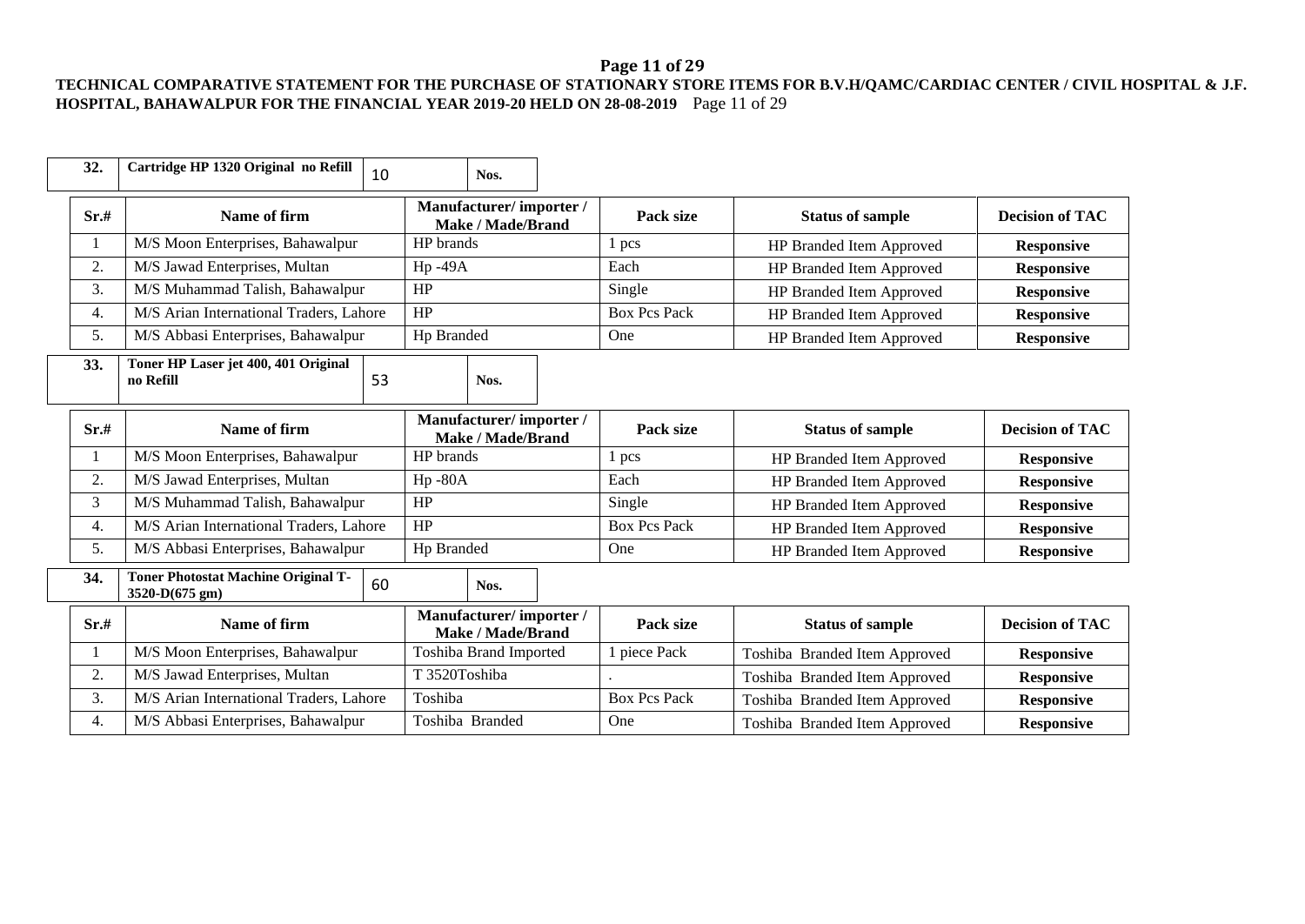# **Page 12 of 29**

### **TECHNICAL COMPARATIVE STATEMENT FOR THE PURCHASE OF STATIONARY STORE ITEMS FOR B.V.H/QAMC/CARDIAC CENTER / CIVIL HOSPITAL & J.F. HOSPITAL, BAHAWALPUR FOR THE FINANCIAL YEAR 2019-20 HELD ON 28-08-2019** Page 12 of 29

| 35.  | <b>Steel Scale</b>                   | 148  |                | Nos.                                               |                     |                                               |  |                        |
|------|--------------------------------------|------|----------------|----------------------------------------------------|---------------------|-----------------------------------------------|--|------------------------|
| Sr.# | Name of firm                         |      |                | Manufacturer/importer/<br><b>Make / Made/Brand</b> | Pack size           | <b>Status of sample</b>                       |  | <b>Decision of TAC</b> |
| 1    | M/S Moon Enterprises, Bahawalpur     |      | Imported       |                                                    | 1 pcs               | Sample Approved                               |  | <b>Responsive</b>      |
| 2.   | M/S Jawad Enterprises, Multan        |      | China          |                                                    |                     | Sample Approved                               |  | <b>Responsive</b>      |
| 3.   | M/S Muhammad Talish, Bahawalpur      |      | China Made     |                                                    | <b>Single Piece</b> | No Sample                                     |  | Non Responsive         |
| 4.   | M/S Siddiqui Enterprises, Bahawalpur |      | Imported       |                                                    | 12 in pack          | Sample Approved                               |  | <b>Responsive</b>      |
| 36.  | <b>Pointer Different Color</b>       | 1596 |                | Nos.                                               |                     |                                               |  |                        |
| Sr.# | Name of firm                         |      |                | Manufacturer/importer/<br><b>Make / Made/Brand</b> | Pack size           | <b>Status of sample</b>                       |  | <b>Decision of TAC</b> |
| 1    | M/S Moon Enterprises, Bahawalpur     |      | Dollar brad    |                                                    | 10 Pcs              | <b>Dollar Branded Item</b><br>Sample Approved |  | Responsive             |
| 2.   | M/S Jawad Enterprises, Multan        |      | Dollar         |                                                    | $10$ nos            | Dollar Branded Item<br>Sample Approved        |  | <b>Responsive</b>      |
| 3.   | M/S Muhammad Talish, Bahawalpur      |      | Dollar         |                                                    | 10pcs               | No Sample                                     |  | Non Responsive         |
| 4.   | M/S Siddiqui Enterprises, Bahawalpur |      | Dollar         |                                                    | 10 in pack          | <b>Dollar Branded Item</b><br>Sample Approved |  | <b>Responsive</b>      |
| 37.  | <b>Permanent Marker Dollar</b>       | 4354 |                | Nos.                                               |                     |                                               |  |                        |
| Sr.# | Name of firm                         |      |                | Manufacturer/importer/<br><b>Make / Made/Brand</b> | Pack size           | <b>Status of sample</b>                       |  | <b>Decision of TAC</b> |
| 1    | M/S Moon Enterprises, Bahawalpur     |      | Dollar brad    |                                                    | 12 Pcs              | <b>Dollar Branded Item</b><br>Sample Approved |  | <b>Responsive</b>      |
| 2.   | M/S Jawad Enterprises, Multan        |      | Dollar         |                                                    | 12 Nos.             | Dollar Branded Item<br>Sample Approved        |  | <b>Responsive</b>      |
| 3.   | M/S Muhammad Talish, Bahawalpur      |      | Mercury        |                                                    | 12Marker in a box   | No Sample                                     |  | Non Responsive         |
| 4.   | M/S Siddiqui Enterprises, Bahawalpur |      | Piano          |                                                    | 12 in pack          | Piano Branded Item<br>Sample Approved         |  | <b>Responsive</b>      |
| 38.  | <b>Scaling Wax Local</b>             | 50   |                | Nos.                                               |                     |                                               |  |                        |
| Sr.# | Name of firm                         |      |                | Manufacturer/importer/<br>Make / Made/Brand        | Pack size           | <b>Status of sample</b>                       |  | <b>Decision of TAC</b> |
|      | M/S Moon Enterprises, Bahawalpur     |      | No brand local |                                                    | 12 pcs              | Sample Approved                               |  | <b>Responsive</b>      |
| 2.   | M/S Jawad Enterprises, Multan        |      | Local          |                                                    | $10$ nos.           | Sample Approved                               |  | <b>Responsive</b>      |
| 3.   | M/S Siddiqui Enterprises, Bahawalpur |      | Local          |                                                    | Each pkt            | Sample Approved                               |  | <b>Responsive</b>      |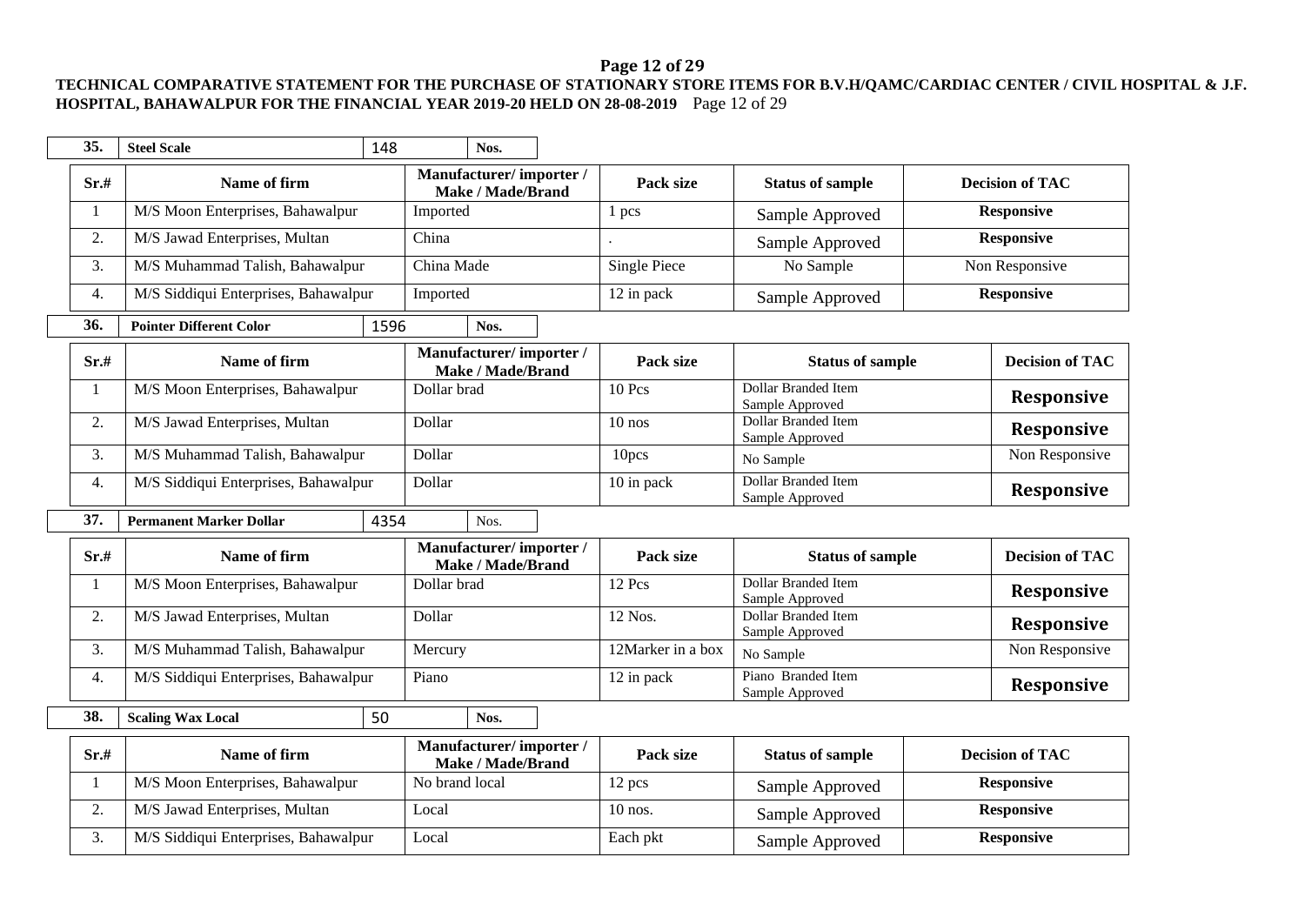# **Page 13 of 29**

### **TECHNICAL COMPARATIVE STATEMENT FOR THE PURCHASE OF STATIONARY STORE ITEMS FOR B.V.H/QAMC/CARDIAC CENTER / CIVIL HOSPITAL & J.F. HOSPITAL, BAHAWALPUR FOR THE FINANCIAL YEAR 2019-20 HELD ON 28-08-2019** Page 13 of 29

| 39.              | Khaki Envelope .2 Golden 68 gm. Local. | 3800           | Nos.                                               |              |                         |                        |
|------------------|----------------------------------------|----------------|----------------------------------------------------|--------------|-------------------------|------------------------|
| Sr.#             | Name of firm                           |                | Manufacturer/importer/<br><b>Make / Made/Brand</b> | Pack size    | <b>Status of sample</b> | <b>Decision of TAC</b> |
| $\mathbf{1}$     | M/S Moon Enterprises, Bahawalpur       | No brand local |                                                    | $100$ pcs    | Sample Approved         | <b>Responsive</b>      |
| 2.               | M/S Jawad Enterprises, Multan          | .local         |                                                    | Each         | Sample Approved         | <b>Responsive</b>      |
| 3.               | M/S Muhammad Talish, Bahawalpur        | Local          |                                                    | 100 Envelope | No Sample               | Non Responsive         |
| 4.               | M/S Siddiqui Enterprises, Bahawalpur   | Golden         |                                                    | 100 in pack  | Sample Approved         | <b>Responsive</b>      |
| 40.              | Khaki Envelope File Size Golden 68-gm. | 3000           | Nos.                                               |              |                         |                        |
| Sr.#             | Name of firm                           |                | Manufacturer/importer/<br><b>Make / Made/Brand</b> | Pack size    | <b>Status of sample</b> | <b>Decision of TAC</b> |
| $\mathbf{1}$     | M/S Moon Enterprises, Bahawalpur       | No brand local |                                                    | $100$ pcs    | Sample Approved         | <b>Responsive</b>      |
| 2.               | M/S Jawad Enterprises, Multan          | Local          |                                                    | Each         | Sample Approved         | <b>Responsive</b>      |
| 3.               | M/S Muhammad Talish, Bahawalpur        | Local          |                                                    | 100 Envelope | No Sample               | Non Responsive         |
| $\overline{4}$ . | M/S Siddiqui Enterprises, Bahawalpur   | Golden         |                                                    | 100 in pack  | Sample Approved         | <b>Responsive</b>      |
| 41.              | Khaki Envelope 9x4 Golden 68 gm.       | 10000          | Nos.                                               |              |                         |                        |
| Sr.#             | Name of firm                           |                | Manufacturer/importer/<br><b>Make / Made/Brand</b> | Pack size    | <b>Status of sample</b> | <b>Decision of TAC</b> |
| 1                | M/S Moon Enterprises, Bahawalpur       | No brand local |                                                    | $100$ pcs    | Sample Approved         | <b>Responsive</b>      |
| 2.               | M/S Jawad Enterprises, Multan          | Local          |                                                    | Each         | Sample Approved         | <b>Responsive</b>      |
| 3.               | M/S Siddiqui Enterprises, Bahawalpur   | Golden         |                                                    | 100 in pack  | Sample Approved         | <b>Responsive</b>      |
| 42.              | <b>Stapler Machine</b>                 | 290            | Nos.                                               |              |                         |                        |
| Sr.#             | Name of firm                           |                | Manufacturer/importer/<br><b>Make / Made/Brand</b> | Pack size    | <b>Status of sample</b> | <b>Decision of TAC</b> |
| 1                | M/S Moon Enterprises, Bahawalpur       |                | Fuji brand $+$ any brand                           | 1 pcs        | Sample Approved         | <b>Responsive</b>      |
| 2.               | M/S Jawad Enterprises, Multan          | AS-45Axent     |                                                    | Each         | Sample Approved         | <b>Responsive</b>      |
| 3.               | M/S Muhammad Talish, Bahawalpur        | Deli           |                                                    | Single piece | No Sample               | Non Responsive         |
| 4.               | M/S Siddiqui Enterprises, Bahawalpur   |                |                                                    |              |                         | <b>Responsive</b>      |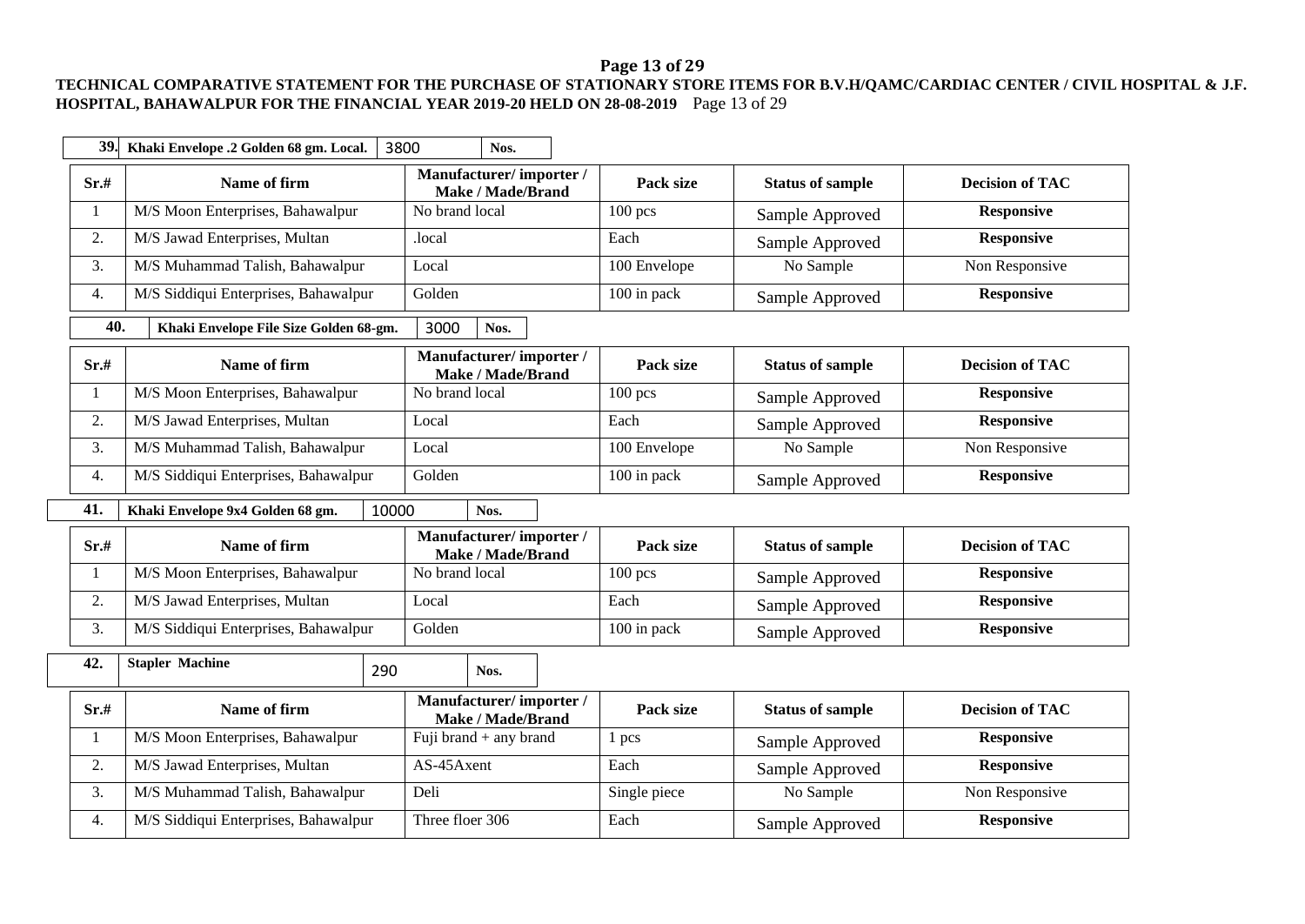# **Page 14 of 29**

### **TECHNICAL COMPARATIVE STATEMENT FOR THE PURCHASE OF STATIONARY STORE ITEMS FOR B.V.H/QAMC/CARDIAC CENTER / CIVIL HOSPITAL & J.F. HOSPITAL, BAHAWALPUR FOR THE FINANCIAL YEAR 2019-20 HELD ON 28-08-2019** Page 14 of 29

| 43.  | <b>Stapler Pin Dollar 24/6</b>                    | 5500 |                        | <b>Pkts</b>              |      |                      |                                       |                                  |
|------|---------------------------------------------------|------|------------------------|--------------------------|------|----------------------|---------------------------------------|----------------------------------|
| Sr.# | Name of firm                                      |      | Manufacturer/importer/ | <b>Make / Made/Brand</b> |      | Pack size            | <b>Status of sample</b>               | <b>Decision of</b><br><b>TAC</b> |
|      | M/S Moon Enterprises, Bahawalpur                  |      | Dollar brand           |                          |      | 20 dabbi packet      | Dollar Branded Sample Approved        | <b>Responsive</b>                |
| 2.   | M/S Jawad Enterprises, Multan                     |      | Dollar                 |                          |      | 20 Pkt               | <b>Dollar Branded Sample Approved</b> | <b>Responsive</b>                |
| 3.   | M/S Muhammad Talish, Bahawalpur                   |      | Dollar                 |                          |      | <b>Single Packet</b> | No Sample                             | Non Responsive                   |
| 4.   | M/S Siddiqui Enterprises, Bahawalpur              |      | Dollar                 |                          |      | 10 Pkt in box        | <b>Dollar Branded Sample Approved</b> | <b>Responsive</b>                |
| 44.  | White board marker all color dollar               | 2428 |                        | Nos.                     |      |                      |                                       |                                  |
| Sr.# | Name of firm                                      |      | Manufacturer/importer/ | <b>Make / Made/Brand</b> |      | Pack size            | <b>Status of sample</b>               | <b>Decision of</b><br><b>TAC</b> |
|      | M/S Moon Enterprises, Bahawalpur                  |      | Dollar brand           |                          |      | 12 Pcs packet        | Dollar Branded Sample Approved        | <b>Responsive</b>                |
| 2.   | M/S Jawad Enterprises, Multan                     |      | Dollar                 |                          |      | 12 Nos.              | Dollar Branded Sample Approved        | <b>Responsive</b>                |
| 3.   | M/S Siddiqui Enterprises, Bahawalpur              |      | Piano                  |                          |      | 12 in pack           | Dollar Branded Sample Approved        | <b>Responsive</b>                |
| 45.  | <b>Carbon Paper Small Size Black (100 Sheets)</b> |      | 95                     |                          | Nos. |                      |                                       |                                  |
| Sr.# | Name of firm                                      |      | Manufacturer/importer/ | <b>Make / Made/Brand</b> |      | Pack size            | <b>Status of sample</b>               | <b>Decision of TAC</b>           |
| 1    | M/S Moon Enterprises, Bahawalpur                  |      | <b>KCR</b> roubi       |                          |      | 100 Sheet            | Sample Approved                       | <b>Responsive</b>                |
| 2.   | M/S Jawad Enterprises, Multan                     |      | .Ruby                  |                          |      | 100 Sheets           | Sample Approved                       | <b>Responsive</b>                |
| 3.   | M/S Muhammad Talish, Bahawalpur                   |      | Acr                    |                          |      | 100 Sheet in a box   | Sample Approved                       | <b>Responsive</b>                |
| 4.   | M/S Siddiqui Enterprises, Bahawalpur              |      | Rubi                   |                          |      | 100 in pack          | Sample Approved                       | <b>Responsive</b>                |
| 46.  | Short hand Books 100 warq 68 gm                   |      | 50                     |                          | Nos. |                      |                                       |                                  |
| Sr.# | Name of firm                                      |      | Manufacturer/importer/ | <b>Make / Made/Brand</b> |      | Pack size            | <b>Status of sample</b>               | <b>Decision of TAC</b>           |
| -1   | M/S Moon Enterprises, Bahawalpur                  |      | No brand local         |                          |      | 12 Pcs               | Sample Approved                       | <b>Responsive</b>                |
| 2.   | M/S Jawad Enterprises, Multan                     |      | Local                  |                          |      | Each                 | Sample Approved                       | <b>Responsive</b>                |
| 3.   | M/S Muhammad Talish, Bahawalpur                   |      | Local                  |                          |      | Single note book     | No Sample                             | Non Responsive                   |
| 4.   | M/S Siddiqui Enterprises, Bahawalpur              |      | 100 worq local         |                          |      | Each                 | Sample Approved                       | <b>Responsive</b>                |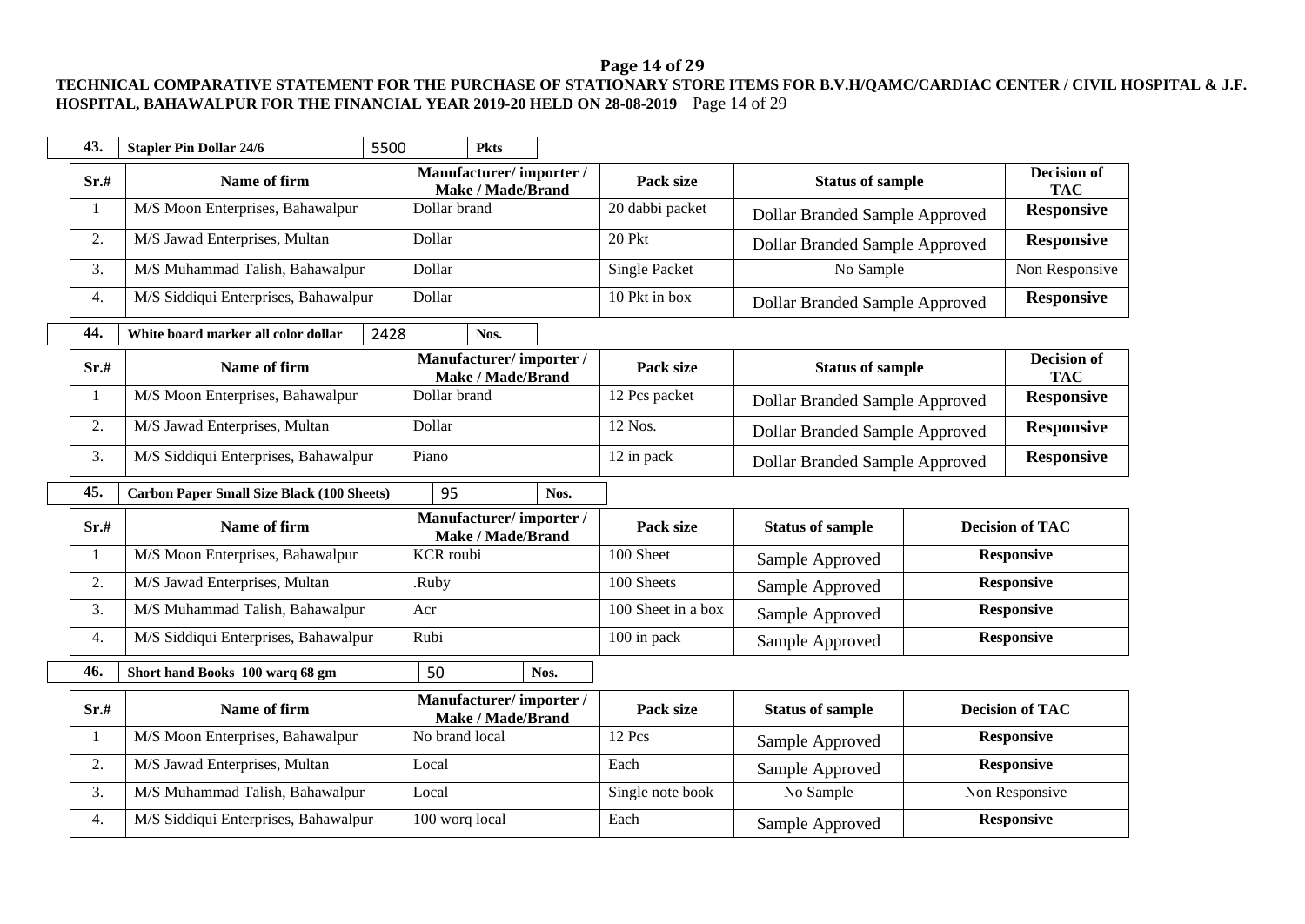# **Page 15 of 29**

#### **TECHNICAL COMPARATIVE STATEMENT FOR THE PURCHASE OF STATIONARY STORE ITEMS FOR B.V.H/QAMC/CARDIAC CENTER / CIVIL HOSPITAL & J.F. HOSPITAL, BAHAWALPUR FOR THE FINANCIAL YEAR 2019-20 HELD ON 28-08-2019** Page 15 of 29

| 47.              | <b>High Lighter Different Color</b>     | 816 |              | Nos.                                               |                     |                                    |                        |
|------------------|-----------------------------------------|-----|--------------|----------------------------------------------------|---------------------|------------------------------------|------------------------|
| Sr.#             | Name of firm                            |     |              | Manufacturer/importer/<br>Make / Made/Brand        | Pack size           | <b>Status of sample</b>            | <b>Decision of TAC</b> |
|                  | M/S Moon Enterprises, Bahawalpur        |     | Dollar brand |                                                    | 12 Pcs              | Sample Approved                    | <b>Responsive</b>      |
| 2.               | M/S Jawad Enterprises, Multan           |     | Mercury      |                                                    | 10 Nos.             | Sample Approved                    | <b>Responsive</b>      |
| 3.               | M/S Muhammad Talish, Bahawalpur         |     | Mercury      |                                                    | Single piece        | No Sample                          | Non Responsive         |
| $\overline{4}$ . | M/S Siddiqui Enterprises, Bahawalpur    |     | Mercury      |                                                    | 10 in pack          | Sample Approved                    | <b>Responsive</b>      |
| 48.              | <b>Thumb Pin</b>                        | 350 |              | <b>Pkts</b>                                        |                     |                                    |                        |
| Sr.#             | Name of firm                            |     |              | Manufacturer/importer/<br><b>Make / Made/Brand</b> | Pack size           | <b>Status of sample</b>            | <b>Decision of TAC</b> |
| 1                | M/S Moon Enterprises, Bahawalpur        |     | Any brand    |                                                    | 10 Dabbi Pkt        | Sample Approved                    | <b>Responsive</b>      |
| 2.               | M/S Jawad Enterprises, Multan           |     | China        |                                                    | Pkt                 | Sample Approved                    | <b>Responsive</b>      |
| 3.               | M/S Muhammad Talish, Bahawalpur         |     | China Made   |                                                    | Single pack         | No Sample                          | Non Responsive         |
| $\overline{4}$ . | M/S Siddiqui Enterprises, Bahawalpur    |     | Imported     |                                                    | $10$ in box         | Sample Approved                    | <b>Responsive</b>      |
| 49.              | Toner HP 26A                            | 30  |              | Nos.                                               |                     |                                    |                        |
| Sr.#             | Name of firm                            |     |              | Manufacturer/importer/<br>Make / Made/Brand        | Pack size           | <b>Status of sample</b>            | <b>Decision of TAC</b> |
|                  | M/S Moon Enterprises, Bahawalpur        |     | HP Brand     |                                                    | 1 pcs               | HP Branded Item<br>Approved        | <b>Responsive</b>      |
| 2.               | M/S Jawad Enterprises, Multan           |     | $HP-26A$     |                                                    | Each                | <b>HP</b> Branded Item<br>Approved | <b>Responsive</b>      |
| 3.               | M/S Muhammad Talish, Bahawalpur         |     | HP           |                                                    | Single              | <b>HP</b> Branded Item<br>Approved | <b>Responsive</b>      |
| 4.               | M/S Siddiqui Enterprises, Bahawalpur    |     |              | China with warranty                                | Each                | China Branded Item<br>Not Approved | Non Responsive         |
| 5.               | M/S Arian International Traders, Lahore |     | HP           |                                                    | <b>Box Pcs Pack</b> | <b>HP</b> Branded Item<br>Approved | <b>Responsive</b>      |
| 6.               | M/S Abbasi Enterprises, Bahawalpur      |     | Hp Branded   |                                                    | One                 | HP Branded Item<br>Approved        | <b>Responsive</b>      |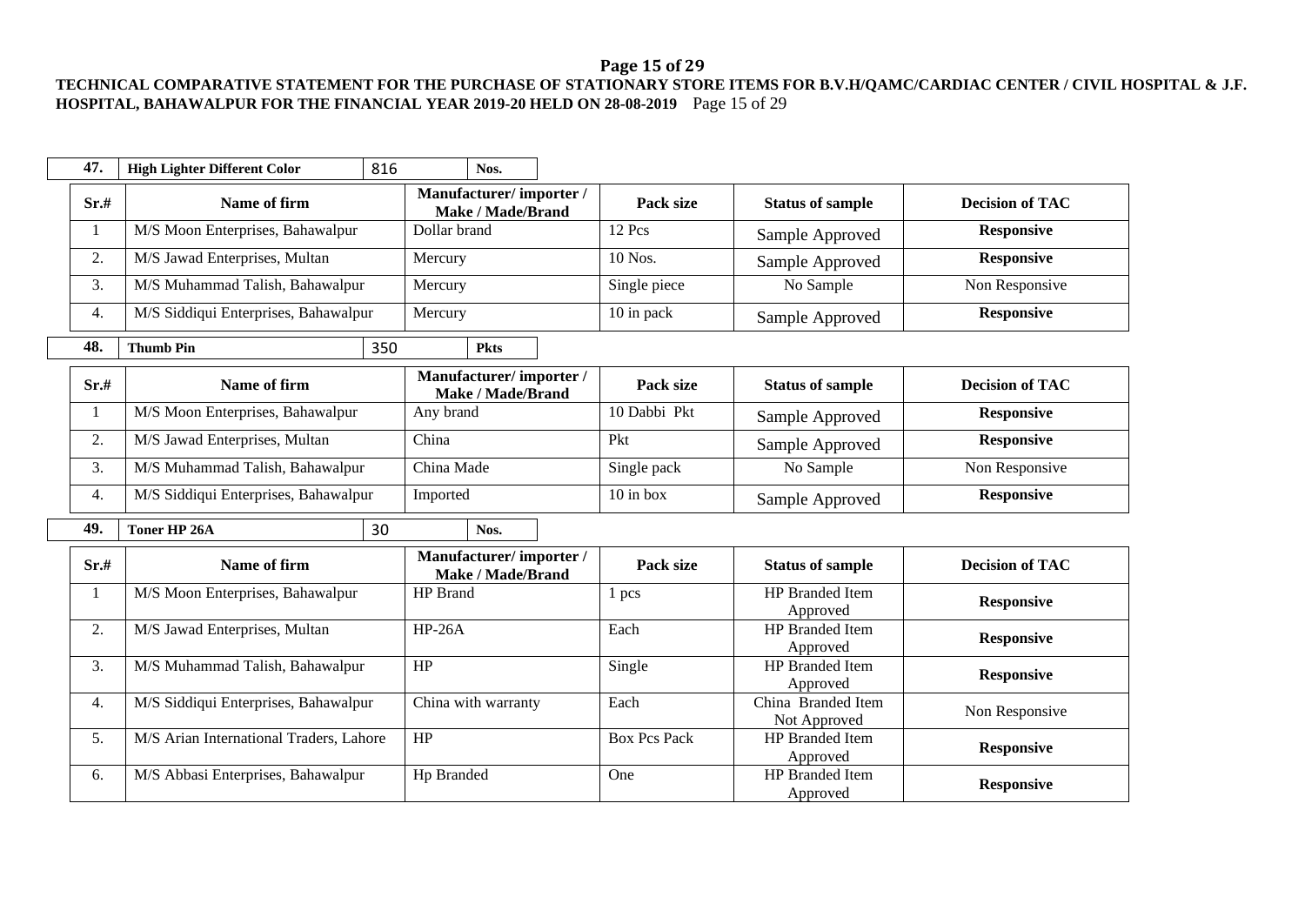# **Page 16 of 29**

### **TECHNICAL COMPARATIVE STATEMENT FOR THE PURCHASE OF STATIONARY STORE ITEMS FOR B.V.H/QAMC/CARDIAC CENTER / CIVIL HOSPITAL & J.F. HOSPITAL, BAHAWALPUR FOR THE FINANCIAL YEAR 2019-20 HELD ON 28-08-2019** Page 16 of 29

| 50.  | Toner HP Laser jet 4350 Original        | 24              | Nos.                                        |                     |                                    |                        |
|------|-----------------------------------------|-----------------|---------------------------------------------|---------------------|------------------------------------|------------------------|
| Sr.# | Name of firm                            |                 | Manufacturer/importer/<br>Make / Made/Brand | Pack size           | <b>Status of sample</b>            | <b>Decision of TAC</b> |
| 1    | M/S Moon Enterprises, Bahawalpur        | <b>HP</b> Brand |                                             | 1 pcs               | <b>HP</b> Branded Item<br>Approved | <b>Responsive</b>      |
| 2.   | M/S Jawad Enterprises, Multan           | <b>HP-26A</b>   |                                             | Each                | <b>HP</b> Branded Item<br>Approved | <b>Responsive</b>      |
| 3.   | M/S Arian International Traders, Lahore | HP              |                                             | <b>Box Pcs Pack</b> | <b>HP</b> Branded Item<br>Approved | <b>Responsive</b>      |
| 4.   | M/S Abbasi Enterprises, Bahawalpur      | Hp Branded      |                                             | One                 | <b>HP</b> Branded Item<br>Approved | <b>Responsive</b>      |
| 51.  | Toner HP Laser jet 402 Original         | 33              | Nos.                                        |                     |                                    |                        |
| Sr.# | Name of firm                            |                 | Manufacturer/importer/<br>Make / Made/Brand | Pack size           | <b>Status of sample</b>            | <b>Decision of TAC</b> |
| -1   | M/S Moon Enterprises, Bahawalpur        | <b>HP</b> Brand |                                             | 1 pcs               | <b>HP</b> Branded Item<br>Approved | <b>Responsive</b>      |
| 2.   |                                         |                 |                                             |                     |                                    |                        |
|      | M/S Jawad Enterprises, Multan           | $HP - 26A$      |                                             | Each                | <b>HP</b> Branded Item<br>Approved | <b>Responsive</b>      |
| 3.   | M/S Muhammad Talish, Bahawalpur         | HP              |                                             | Single              | <b>HP</b> Branded Item<br>Approved | <b>Responsive</b>      |
| 4.   | M/S Arian International Traders, Lahore | HP              |                                             | <b>Box Pcs Pack</b> | <b>HP</b> Branded Item<br>Approved | <b>Responsive</b>      |
| 5.   | M/S Abbasi Enterprises, Bahawalpur      | Hp Branded      |                                             | One                 | <b>HP</b> Branded Item<br>Approved | <b>Responsive</b>      |
| 52.  | <b>Table Set Marble Set of 09 Piece</b> | 17              | <b>Sets</b>                                 |                     |                                    |                        |

| Sr.# | Name of firm                         | <b>Mahulacturer</b> / <b>Importer</b> /<br><b>Make / Made/Brand</b> | Pack size    | <b>Status of sample</b> | <b>Decision of TAC</b> |
|------|--------------------------------------|---------------------------------------------------------------------|--------------|-------------------------|------------------------|
|      | M/S Moon Enterprises, Bahawalpur     | No brand local cutting                                              | pcs          | No Sample               | Non Responsive         |
| ٠.   | M/S Jawad Enterprises, Multan        | Local                                                               | Set          | Sample Approved         | <b>Responsive</b>      |
| J.   | M/S Muhammad Talish, Bahawalpur      | Local                                                               | 9 piece      | No Sample               | Non Responsive         |
| 4.   | M/S Siddiqui Enterprises, Bahawalpur | Marble 9 pcs                                                        | 9 pcs in box | Sample Approved         | <b>Responsive</b>      |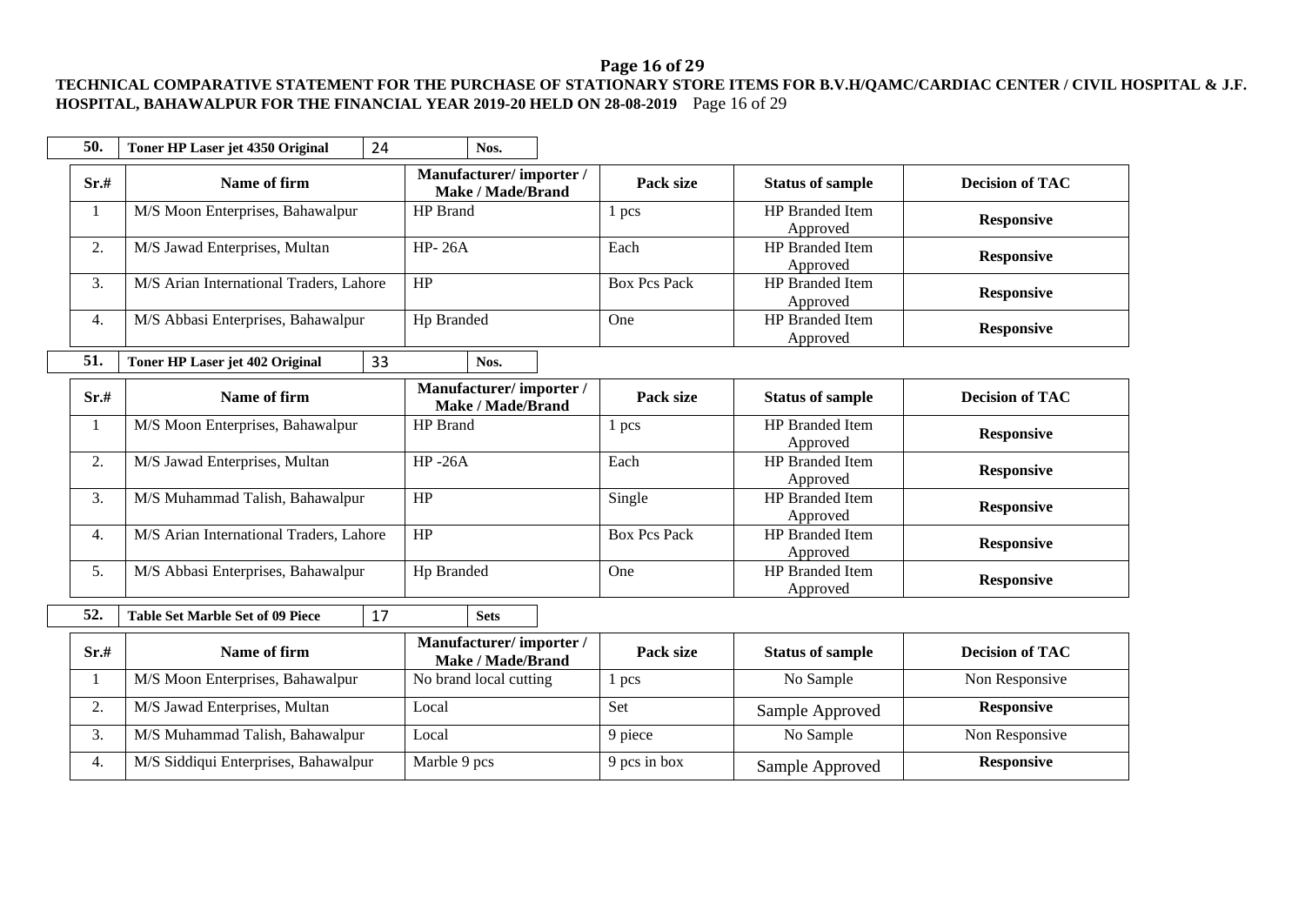### **Page 17 of 29**

#### **TECHNICAL COMPARATIVE STATEMENT FOR THE PURCHASE OF STATIONARY STORE ITEMS FOR B.V.H/QAMC/CARDIAC CENTER / CIVIL HOSPITAL & J.F. HOSPITAL, BAHAWALPUR FOR THE FINANCIAL YEAR 2019-20 HELD ON 28-08-2019** Page 17 of 29

| 53.  | <b>Toner Photostat Machine Original IR</b><br>2535 W | 10 |            | Nos.                                               |                     |                             |                        |
|------|------------------------------------------------------|----|------------|----------------------------------------------------|---------------------|-----------------------------|------------------------|
| Sr.# | Name of firm                                         |    |            | Manufacturer/importer/<br>Make / Made/Brand        | Pack size           | <b>Status of sample</b>     | <b>Decision of TAC</b> |
| 1    | M/S Moon Enterprises, Bahawalpur                     |    |            | Toshiba Brand Imported                             | 1 piece             | Toshiba brand Not Approved  | Non Responsive         |
| 2.   | M/S Jawad Enterprises, Multan                        |    | Canon      |                                                    | Each                | Canon Branded Item Approved | <b>Responsive</b>      |
| 3.   | M/S Arian International Traders, Lahore              |    | Canon      |                                                    | <b>Box Pcs Pack</b> | Canon Branded Item Approved | <b>Responsive</b>      |
| 4.   | M/S Abbasi Enterprises, Bahawalpur                   |    | Canon      | <b>Branded</b>                                     | One                 | Canon Branded Item Approved | <b>Responsive</b>      |
| 54.  | Riso Ink CR 1610                                     | 20 |            | Nos.                                               |                     |                             |                        |
| Sr.# | Name of firm                                         |    |            | Manufacturer/importer/<br><b>Make / Made/Brand</b> | Pack size           | <b>Status of sample</b>     | <b>Decision of TAC</b> |
| 1    | M/S Moon Enterprises, Bahawalpur                     |    | Riso brand |                                                    | 1Pcs                | Riso branded Item Approved  | <b>Responsive</b>      |
| 2.   | M/S Jawad Enterprises, Multan                        |    | China      |                                                    | Each                | Riso branded Item Approved  | <b>Responsive</b>      |
|      |                                                      |    |            |                                                    |                     |                             |                        |
| 55.  | <b>Master Roll CR 1610</b>                           | 10 |            | Nos.                                               |                     |                             |                        |
| Sr.# | Name of firm                                         |    |            | Manufacturer/importer/<br><b>Make / Made/Brand</b> | Pack size           | <b>Status of sample</b>     | <b>Decision of TAC</b> |
| 1    | M/S Moon Enterprises, Bahawalpur                     |    | Riso brand |                                                    | 1Pcs                | Riso branded Item Approved  | <b>Responsive</b>      |
| 2.   | M/S Jawad Enterprises, Multan                        |    | China      |                                                    | Each                | Riso branded Item Approved  | <b>Responsive</b>      |
| 56.  | Riso Ink Cz 180                                      | 60 |            | Nos.                                               |                     |                             |                        |
| Sr.# | Name of firm                                         |    |            | Manufacturer/importer/<br><b>Make / Made/Brand</b> | Pack size           | <b>Status of sample</b>     | <b>Decision of TAC</b> |
| 1    | M/S Moon Enterprises, Bahawalpur                     |    | Riso brand |                                                    | 1Pcs                | Riso branded Item Approved  | <b>Responsive</b>      |
| 2.   | M/S Jawad Enterprises, Multan                        |    | China      |                                                    | Each                | Riso branded Item Approved  | <b>Responsive</b>      |
|      |                                                      |    |            |                                                    |                     |                             |                        |

| Sr.#     | Name of firm                     | Manufacturer/importer/<br>Make / Made/Brand | Pack size | <b>Status of sample</b>    | <b>Decision of TAC</b> |
|----------|----------------------------------|---------------------------------------------|-----------|----------------------------|------------------------|
|          | M/S Moon Enterprises, Bahawalpur | Riso brand                                  | 1Pcs      | Riso branded Item Approved | <b>Responsive</b>      |
| <u>.</u> | M/S Jawad Enterprises, Multan    | China                                       | Each      | Riso branded Item Approved | <b>Responsive</b>      |

\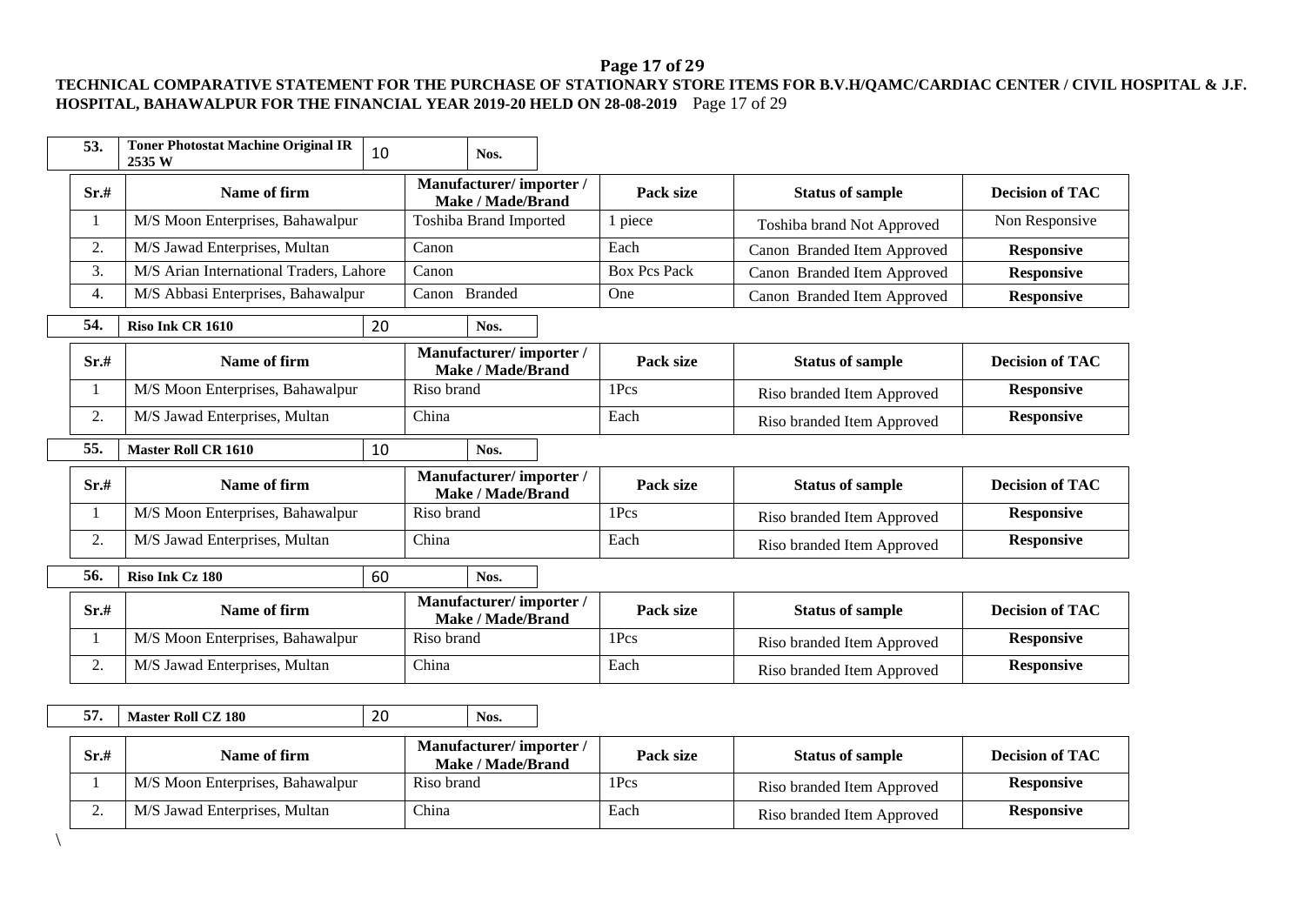# **Page 18 of 29**

### **TECHNICAL COMPARATIVE STATEMENT FOR THE PURCHASE OF STATIONARY STORE ITEMS FOR B.V.H/QAMC/CARDIAC CENTER / CIVIL HOSPITAL & J.F. HOSPITAL, BAHAWALPUR FOR THE FINANCIAL YEAR 2019-20 HELD ON 28-08-2019** Page 18 of 29

| 58.          | Gum Stick 20 gm                      | 1136 |                | Nos.                                                |           |                                       |                                       |                   |                        |
|--------------|--------------------------------------|------|----------------|-----------------------------------------------------|-----------|---------------------------------------|---------------------------------------|-------------------|------------------------|
| Sr.#         | Name of firm                         |      |                | Manufacturer/importer/<br><b>Make / Made/Brand</b>  |           | Pack size                             | <b>Status of sample</b>               |                   | <b>Decision of TAC</b> |
| $\mathbf{1}$ | M/S Moon Enterprises, Bahawalpur     |      | Dollar brand   |                                                     | 12 Pcs    | <b>Dollar Branded Sample Approved</b> |                                       | <b>Responsive</b> |                        |
| 2.           | M/S Jawad Enterprises, Multan        |      | Dollar         |                                                     | 21gm Each | <b>Dollar Branded Sample Approved</b> |                                       | <b>Responsive</b> |                        |
| 3.           | M/S Muhammad Talish, Bahawalpur      |      | Tally          |                                                     |           | Single piece                          | No Sample                             |                   | Non Responsive         |
| 4.           | M/S Siddiqui Enterprises, Bahawalpur |      | Dollar 20gm    |                                                     |           | 12 in pack                            | <b>Dollar Branded Sample Approved</b> |                   | <b>Responsive</b>      |
| 59.          | <b>Pin Cushion</b>                   | 50   |                | Nos.                                                |           |                                       |                                       |                   |                        |
| Sr.#         | Name of firm                         |      |                | Manufacturer/importer / Make /<br><b>Made/Brand</b> |           | Pack size                             | <b>Status of sample</b>               |                   | <b>Decision of TAC</b> |
| -1           | M/S Moon Enterprises, Bahawalpur     |      | No brand local |                                                     |           | 12 pcs                                | Sample Approved                       |                   | <b>Responsive</b>      |
| 2.           | M/S Jawad Enterprises, Multan        |      | China          |                                                     |           | Each                                  | Sample Approved                       |                   | <b>Responsive</b>      |
| 3.           | M/S Muhammad Talish, Bahawalpur      |      | Sense          |                                                     |           | Single piece                          | No Sample                             |                   | Non Responsive         |
| 4.           | M/S Siddiqui Enterprises, Bahawalpur |      | Imported       |                                                     |           | 12 in pack<br>Sample Approved         |                                       |                   | <b>Responsive</b>      |
|              |                                      |      |                |                                                     |           |                                       |                                       |                   |                        |
| 60.          | <b>Paper Pin</b>                     | 50   |                | Nos.                                                |           |                                       |                                       |                   |                        |
| Sr.#         | Name of firm                         |      |                | Manufacturer/importer / Make /<br>Made/Brand        |           | Pack size                             | <b>Status of sample</b>               |                   | <b>Decision of TAC</b> |
| -1           | M/S Moon Enterprises, Bahawalpur     |      | No brand local |                                                     |           | 12 pcs                                | Sample Approved                       |                   | <b>Responsive</b>      |
| 2.           | M/S Jawad Enterprises, Multan        |      | China          |                                                     |           | Each                                  | Sample Approved                       |                   | <b>Responsive</b>      |
| 3.           | M/S Muhammad Talish, Bahawalpur      |      | Excel          |                                                     |           | Box weight 50gm                       | No Sample                             |                   | Non Responsive         |
| 4.           | M/S Siddiqui Enterprises, Bahawalpur |      | Cast           |                                                     |           | $10$ in box                           | Sample Approved                       |                   | <b>Responsive</b>      |
| 61.          | <b>Eraser Pencil</b>                 | 986  |                | Nos.                                                |           |                                       |                                       |                   |                        |
| Sr.#         | Name of firm                         |      |                | Manufacturer/importer / Make /                      |           | Pack size                             | <b>Status of sample</b>               |                   | <b>Decision of TAC</b> |
| 1            | M/S Moon Enterprises, Bahawalpur     |      |                | <b>Made/Brand</b><br>$Dux + hassan + any brand$     |           | Different Packing                     | Sample Approved                       |                   | <b>Responsive</b>      |
| 2.           | M/S Jawad Enterprises, Multan        |      | Oro-2011       |                                                     |           | Each                                  | Sample Approved                       |                   | <b>Responsive</b>      |
| 3.           | M/S Muhammad Talish, Bahawalpur      |      | Dux            |                                                     |           | Box of 40 erasers                     | No Sample                             |                   | Non Responsive         |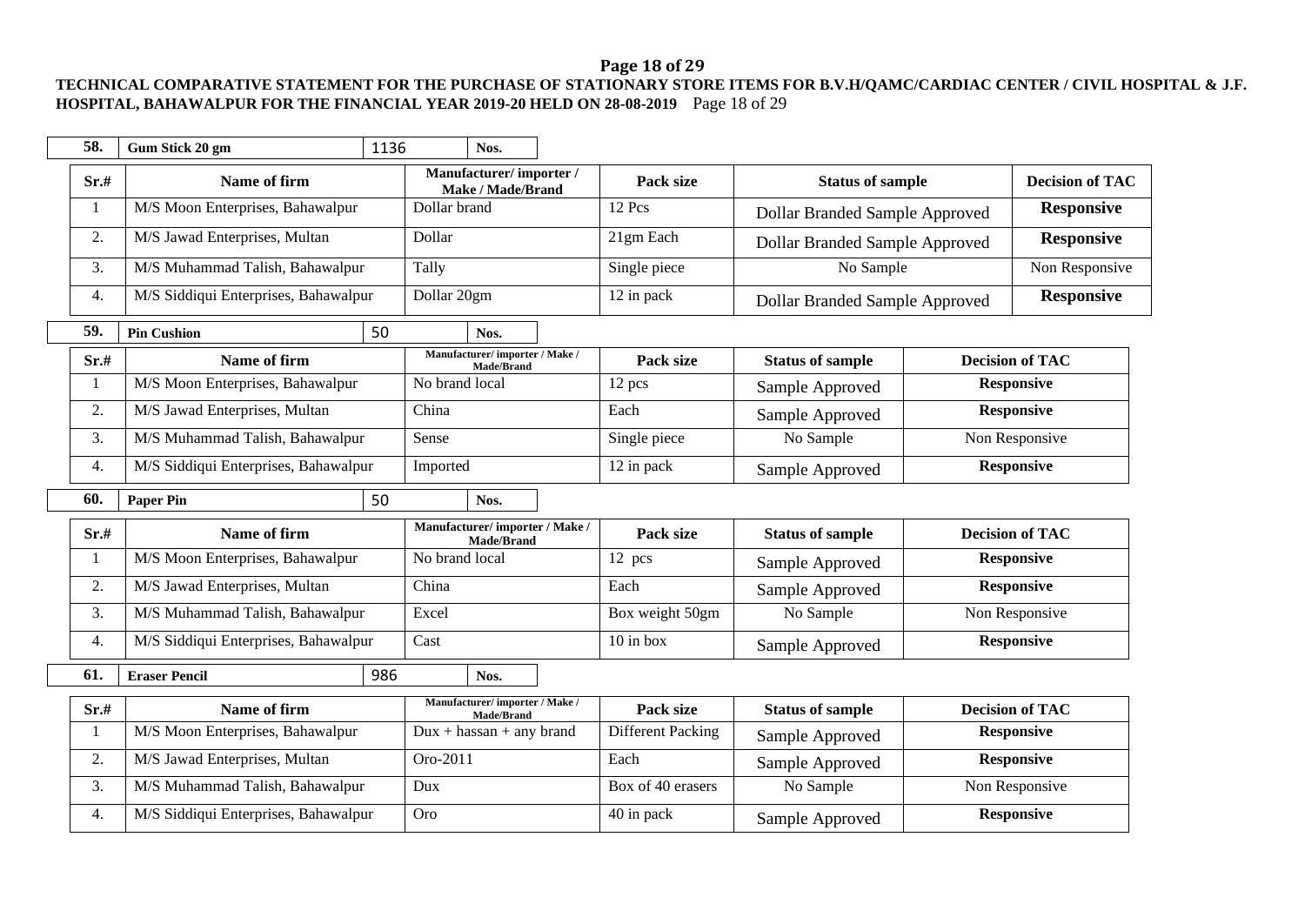# **Page 19 of 29**

### **TECHNICAL COMPARATIVE STATEMENT FOR THE PURCHASE OF STATIONARY STORE ITEMS FOR B.V.H/QAMC/CARDIAC CENTER / CIVIL HOSPITAL & J.F. HOSPITAL, BAHAWALPUR FOR THE FINANCIAL YEAR 2019-20 HELD ON 28-08-2019** Page 19 of 29

| 62.  | <b>Sharpener Pencil Trash</b>        | 50  | Nos.                                               |  |              |                                      |                        |
|------|--------------------------------------|-----|----------------------------------------------------|--|--------------|--------------------------------------|------------------------|
| Sr.# | Name of firm                         |     | Manufacturer/importer/<br>Make / Made/Brand        |  | Pack size    | <b>Status of sample</b>              | <b>Decision of TAC</b> |
|      | M/S Moon Enterprises, Bahawalpur     |     | $Dux + any brand$                                  |  | 50 Pcs box   | Sample Approved                      | <b>Responsive</b>      |
| 2.   | M/S Jawad Enterprises, Multan        |     | Dux                                                |  | Each         | Sample Approved                      | <b>Responsive</b>      |
| 3.   | M/S Muhammad Talish, Bahawalpur      |     | Dux                                                |  | Box of 48    | No Sample                            | Non Responsive         |
| 4.   | M/S Siddiqui Enterprises, Bahawalpur |     | Dux                                                |  | $50$ in box  | Sample Approved                      | <b>Responsive</b>      |
| 63.  | <b>Dak Pad Folder</b>                | 25  | Nos.                                               |  |              |                                      |                        |
| Sr.# | Name of firm                         |     | Manufacturer/importer/<br><b>Make / Made/Brand</b> |  | Pack size    | <b>Status of sample</b>              | <b>Decision of TAC</b> |
| 1    | M/S Moon Enterprises, Bahawalpur     |     | No brand local                                     |  | 1pcs         | Sample Approved                      | <b>Responsive</b>      |
| 2.   | M/S Jawad Enterprises, Multan        |     | Local                                              |  | Each         | Sample Approved                      | <b>Responsive</b>      |
| 64.  | <b>Steel Scale</b>                   | 50  | Nos.                                               |  |              |                                      |                        |
| Sr.# | Name of firm                         |     | Manufacturer/importer/<br><b>Make / Made/Brand</b> |  | Pack size    | <b>Status of sample</b>              | <b>Decision of TAC</b> |
| 1    | M/S Moon Enterprises, Bahawalpur     |     | Imported                                           |  | 1 pcs        |                                      |                        |
| 2.   | M/S Jawad Enterprises, Multan        |     | China                                              |  | Each         | Repeated Item No, 35 & 64 Same items |                        |
| 3.   | M/S Muhammad Talish, Bahawalpur      |     | China Made                                         |  | Single piece |                                      |                        |
| 4.   | M/S Siddiqui Enterprises, Bahawalpur |     | Imported                                           |  | $12$ in box  |                                      |                        |
| 65.  | <b>Sowa Large Size</b>               | 202 | Nos.                                               |  |              |                                      |                        |
| Sr.# | Name of firm                         |     | Manufacturer/importer/<br>Make / Made/Brand        |  | Pack size    | <b>Status of sample</b>              | <b>Decision of TAC</b> |
| 1    | M/S Moon Enterprises, Bahawalpur     |     | No brand best quality                              |  | 12 pcs       | No Sample                            | Non Responsive         |
| 2.   | M/S Jawad Enterprises, Multan        |     | China local                                        |  | Each         | Sample Approved                      | <b>Responsive</b>      |
| 3.   | M/S Muhammad Talish, Bahawalpur      |     | Local                                              |  | Single piece | No Sample                            | Non Responsive         |
| 4.   | M/S Siddiqui Enterprises, Bahawalpur |     | Iron made local                                    |  | Each         | Sample Approved                      | <b>Responsive</b>      |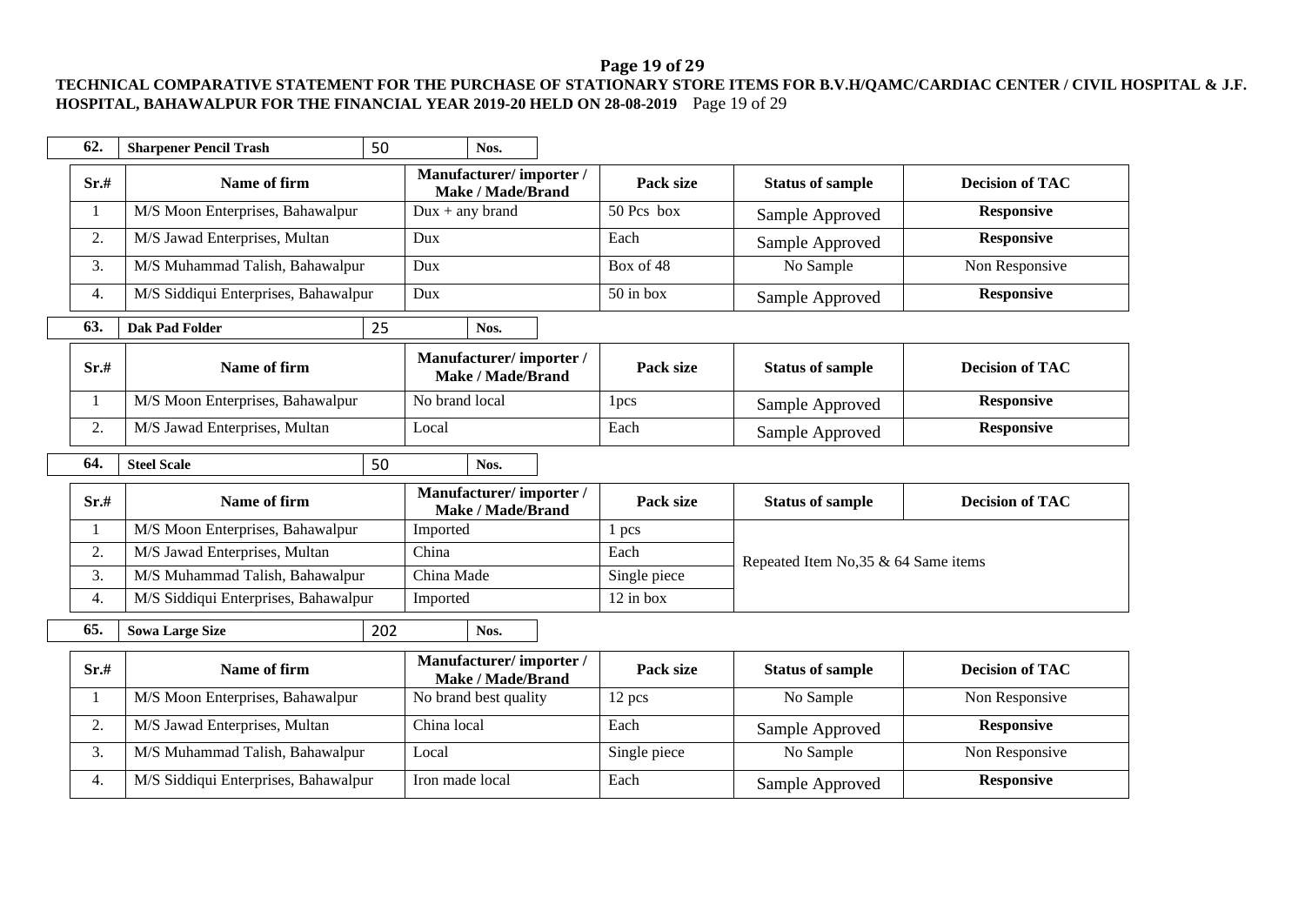# **Page 20 of 29**

### **TECHNICAL COMPARATIVE STATEMENT FOR THE PURCHASE OF STATIONARY STORE ITEMS FOR B.V.H/QAMC/CARDIAC CENTER / CIVIL HOSPITAL & J.F. HOSPITAL, BAHAWALPUR FOR THE FINANCIAL YEAR 2019-20 HELD ON 28-08-2019** Page 20 of 29

| 66.                                           | <b>Heavy Duty Stapler Machine</b>                                | 26    | Nos.                                               |                     |                                |                                                         |                        |
|-----------------------------------------------|------------------------------------------------------------------|-------|----------------------------------------------------|---------------------|--------------------------------|---------------------------------------------------------|------------------------|
| Sr.#                                          | Name of firm                                                     |       | Manufacturer/importer/<br>Make / Made/Brand        |                     | Pack size                      | <b>Status of sample</b>                                 | <b>Decision of TAC</b> |
|                                               | M/S Moon Enterprises, Bahawalpur                                 |       | Deli brand items.                                  |                     | 1 pcs                          | Sample Approved                                         | <b>Responsive</b>      |
| 2.                                            | M/S Jawad Enterprises, Multan<br>M/S Muhammad Talish, Bahawalpur |       | Senso                                              |                     | Each                           | No Sample                                               | Non Responsive         |
| 3.                                            |                                                                  |       | Deli Pro 0485                                      |                     | Single piece                   | No Sample                                               | Non Responsive         |
| 4.                                            | M/S Siddiqui Enterprises, Bahawalpur                             |       | Three floer 0084                                   |                     | Each                           | Sample Approved                                         | <b>Responsive</b>      |
| 67.                                           | <b>Heavy Duty Stapler Pin</b>                                    | 140   | <b>Pkts</b>                                        |                     |                                |                                                         |                        |
| Sr.#                                          | Name of firm                                                     |       | Manufacturer/importer/<br><b>Make / Made/Brand</b> |                     | Pack size                      | <b>Status of sample</b>                                 | <b>Decision of TAC</b> |
|                                               | M/S Moon Enterprises, Bahawalpur                                 |       | <b>Branded</b> item                                |                     | 10 pcs                         | Sample Approved                                         | <b>Responsive</b>      |
| 2.                                            | M/S Jawad Enterprises, Multan                                    |       | Nangro                                             |                     | Pkt                            | Sample Approved                                         | <b>Responsive</b>      |
| 3.                                            | M/S Muhammad Talish, Bahawalpur                                  |       | Dollar                                             |                     | Single pack                    | No Sample                                               | Non Responsive         |
| 4.                                            | M/S Siddiqui Enterprises, Bahawalpur                             |       | Waspin 23/17                                       |                     | 10 pkt in box                  | Sample Approved                                         | <b>Responsive</b>      |
| 68.                                           | <b>Toner Photostat machine NPr 26</b>                            | 155   | Nos.                                               |                     |                                |                                                         |                        |
| Sr.#                                          | Name of firm                                                     |       | Manufacturer/importer/<br><b>Make / Made/Brand</b> |                     | Pack size                      | <b>Status of sample</b>                                 | <b>Decision of TAC</b> |
|                                               | M/S Moon Enterprises, Bahawalpur                                 |       | Hp branded item                                    |                     | 1 pcs                          | Branded Item as per<br><b>Tender Demand</b><br>Approved | <b>Responsive</b>      |
| 2.                                            | M/S Jawad Enterprises, Multan                                    |       | $NP-26$                                            |                     | Each                           | NP-26 Branded Item<br>Approved                          | <b>Responsive</b>      |
| 3.<br>M/S Arian International Traders, Lahore |                                                                  | Canon |                                                    | <b>Box Pcs Pack</b> | Canon Branded Item<br>Approved | <b>Responsive</b>                                       |                        |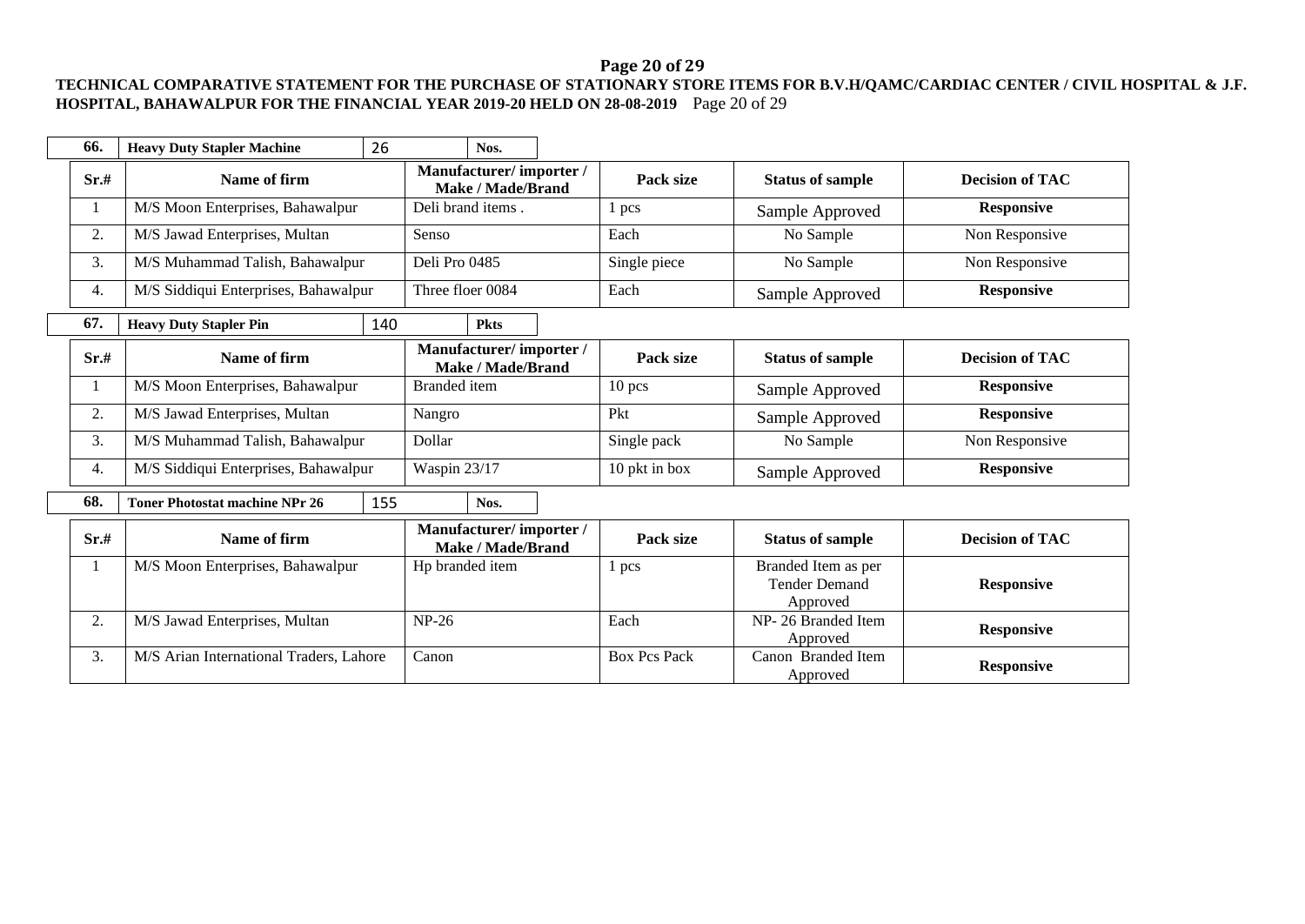# **Page 21 of 29**

### **TECHNICAL COMPARATIVE STATEMENT FOR THE PURCHASE OF STATIONARY STORE ITEMS FOR B.V.H/QAMC/CARDIAC CENTER / CIVIL HOSPITAL & J.F. HOSPITAL, BAHAWALPUR FOR THE FINANCIAL YEAR 2019-20 HELD ON 28-08-2019** Page 21 of 29

 $\overline{\phantom{a}}$ 

|     | 69.  | Toner Hp 79 A                                                                                 | 20 |                                                                | Nos.                                               |                         |                     |                                                                  |                                                  |                                 |                   |                        |
|-----|------|-----------------------------------------------------------------------------------------------|----|----------------------------------------------------------------|----------------------------------------------------|-------------------------|---------------------|------------------------------------------------------------------|--------------------------------------------------|---------------------------------|-------------------|------------------------|
|     | Sr.# | Name of firm                                                                                  |    |                                                                | Manufacturer/importer/<br><b>Make / Made/Brand</b> |                         | Pack size           |                                                                  |                                                  | <b>Status of sample</b>         |                   | <b>Decision of TAC</b> |
| 1   |      | M/S Moon Enterprises, Bahawalpur                                                              |    | Hp branded item                                                |                                                    |                         | 1 pcs               |                                                                  |                                                  | HP Branded Item Approved        |                   | <b>Responsive</b>      |
|     | 2.   | M/S Jawad Enterprises, Multan                                                                 |    | <b>HP-79A</b>                                                  |                                                    |                         | Each                | HP Branded Item Approved                                         |                                                  |                                 |                   | <b>Responsive</b>      |
|     | 3.   | M/S Muhammad Talish, Bahawalpur                                                               |    | Hp                                                             |                                                    |                         | Single              | HP Branded Item Approved                                         |                                                  |                                 |                   | <b>Responsive</b>      |
|     | 4.   | M/S Siddiqui Enterprises, Bahawalpur                                                          |    |                                                                | China with warranty                                |                         | Each                |                                                                  |                                                  | China Branded Item Not Approved |                   | Non Responsive         |
|     | 5.   | M/S Arian International Traders, Lahore<br>HP                                                 |    |                                                                | <b>Box Pcs Pack</b>                                |                         |                     | HP Branded Item Approved                                         |                                                  | <b>Responsive</b>               |                   |                        |
|     | 6.   | M/S Abbasi Enterprises, Bahawalpur                                                            |    | Hp Branded                                                     |                                                    |                         | One                 |                                                                  |                                                  | HP Branded Item Approved        |                   | <b>Responsive</b>      |
| 70. |      | 10<br><b>Toner Photostat Machine NP No50</b>                                                  |    |                                                                | Nos.                                               |                         |                     |                                                                  |                                                  |                                 |                   |                        |
|     | Sr.# | Name of firm                                                                                  |    |                                                                | Manufacturer/importer/<br><b>Make / Made/Brand</b> |                         | Pack size           |                                                                  | <b>Status of sample</b>                          |                                 |                   | <b>Decision of TAC</b> |
| 1   |      | M/S Moon Enterprises, Bahawalpur                                                              |    |                                                                | As per demand branded                              |                         | 1 pcs               |                                                                  | Branded Item as per<br>tender demand<br>Approved |                                 |                   | <b>Responsive</b>      |
|     | 2.   | M/S Jawad Enterprises, Multan                                                                 |    | NP-50 Canon                                                    |                                                    |                         | Each                | Canon Branded Item<br>Approved<br>Canon Branded Item<br>Approved |                                                  |                                 | <b>Responsive</b> |                        |
|     | 3.   | M/S Arian International Traders, Lahore                                                       |    | Canon                                                          |                                                    |                         | <b>Box Pcs Pack</b> |                                                                  |                                                  |                                 | <b>Responsive</b> |                        |
|     | 4.   | M/S Abbasi Enterprises, Bahawalpur                                                            |    | Canon Branded                                                  |                                                    |                         | One                 |                                                                  | Canon Branded Item<br>Approved                   |                                 |                   | <b>Responsive</b>      |
| 71. |      | Computer Paper 80gm 500 Sheet AA Approximate weight 6gm / Paper with Water Mark monogram 7x10 |    |                                                                |                                                    |                         |                     | 2500                                                             | Nos.                                             |                                 |                   |                        |
|     | Sr.# | Name of firm                                                                                  |    |                                                                | Manufacturer/importer/<br><b>Make / Made/Brand</b> |                         | Pack size           |                                                                  | <b>Status of sample</b>                          |                                 |                   | <b>Decision of TAC</b> |
| 1   |      | M/S Moon Enterprises, Bahawalpur                                                              |    |                                                                | 80gm paper imported<br>cutting printing local      |                         | 500 sheet pkt       |                                                                  | Sample Approved                                  |                                 |                   | <b>Responsive</b>      |
| 72. |      | File Cover hospital monogram plastic<br>60000<br>A-4 size                                     |    |                                                                | Nos.                                               |                         |                     |                                                                  |                                                  |                                 |                   |                        |
|     | Sr.# | Manufacturer/importer/<br>Name of firm<br><b>Make / Made/Brand</b>                            |    | Pack size                                                      |                                                    | <b>Status of sample</b> |                     |                                                                  | <b>Decision of TAC</b>                           |                                 |                   |                        |
| 1   |      | M/S Moon Enterprises, Bahawalpur                                                              |    | A4 one side transparent<br>work side color plastic<br>imported |                                                    |                         | 12 Pcs Pkt          |                                                                  | Sample Approved                                  |                                 |                   | <b>Responsive</b>      |
|     | 2.   | M/S Jawad Enterprises, Multan                                                                 |    | China                                                          |                                                    |                         | Each                |                                                                  | Sample Approved                                  |                                 |                   | <b>Responsive</b>      |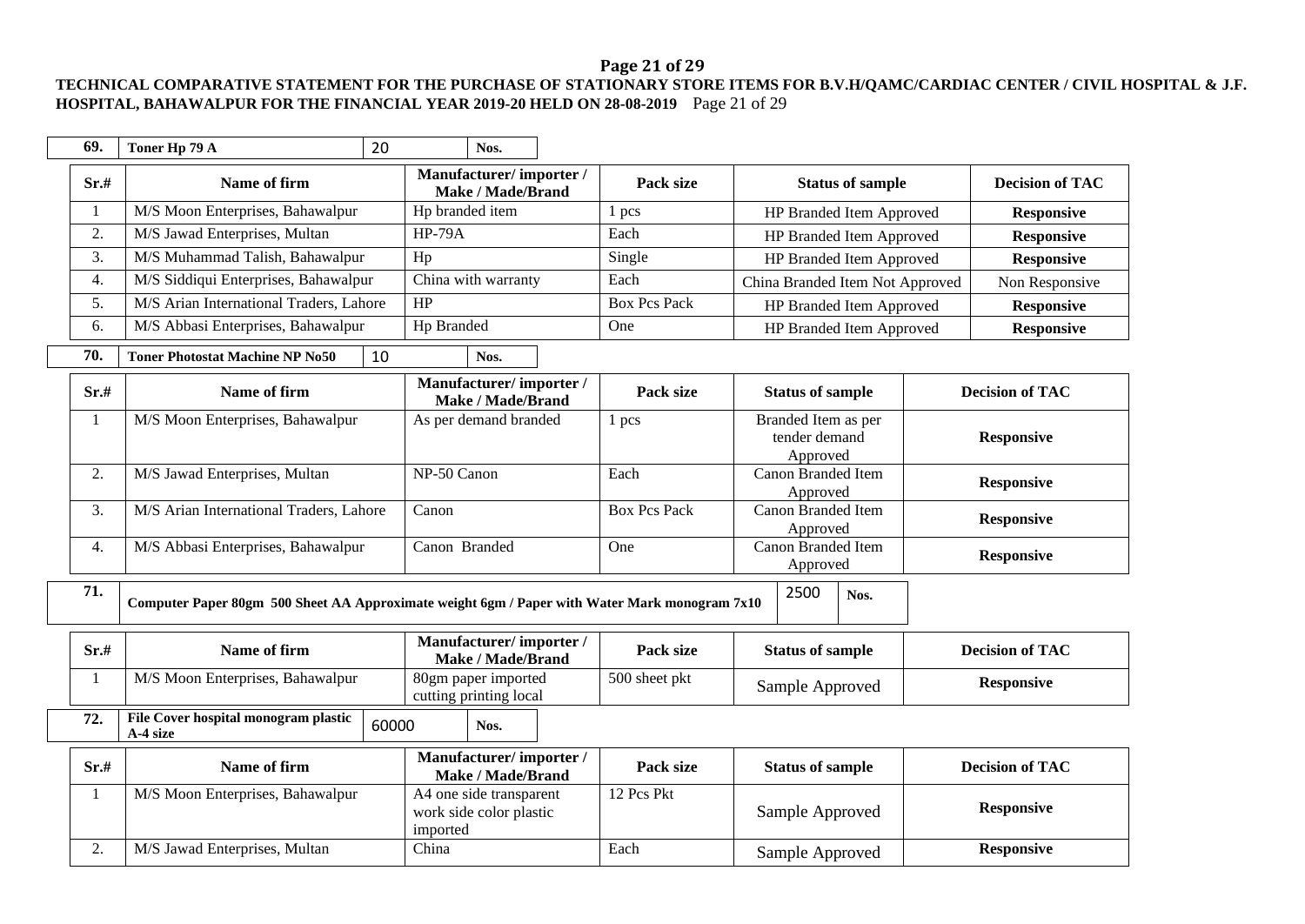# **Page 22 of 29**

### **TECHNICAL COMPARATIVE STATEMENT FOR THE PURCHASE OF STATIONARY STORE ITEMS FOR B.V.H/QAMC/CARDIAC CENTER / CIVIL HOSPITAL & J.F. HOSPITAL, BAHAWALPUR FOR THE FINANCIAL YEAR 2019-20 HELD ON 28-08-2019** Page 22 of 29

| 73.                                  | <b>Box File Best Quality with Monogram</b><br><b>Printed Two Color blue, Red</b> | 300 |                                             | Nos.                                        |           |                         |                                |                                |  |
|--------------------------------------|----------------------------------------------------------------------------------|-----|---------------------------------------------|---------------------------------------------|-----------|-------------------------|--------------------------------|--------------------------------|--|
| Sr.#                                 | Name of firm                                                                     |     | Manufacturer/importer/<br>Make / Made/Brand |                                             | Pack size | <b>Status of sample</b> | <b>Decision of TAC</b>         |                                |  |
|                                      | M/S Moon Enterprises, Bahawalpur                                                 |     | Any brand imported                          |                                             |           | 1 Pcs                   | Sample Approved                | <b>Responsive</b>              |  |
| 74.                                  | 48<br><b>Sharpener</b>                                                           |     |                                             | Nos.                                        |           |                         |                                |                                |  |
| Sr.#                                 | Name of firm                                                                     |     |                                             | Manufacturer/importer/<br>Make / Made/Brand |           | Pack size               | <b>Status of sample</b>        | <b>Decision of TAC</b>         |  |
|                                      | M/S Moon Enterprises, Bahawalpur                                                 |     |                                             | $Dux + any brand$                           |           | 50 pcs pkt              |                                |                                |  |
| 2.                                   | M/S Jawad Enterprises, Multan<br>Dux                                             |     |                                             |                                             |           | Each                    |                                |                                |  |
| 3.                                   | M/S Muhammad Talish, Bahawalpur                                                  |     | Dux                                         |                                             |           | Box of 48<br>sharpener  |                                | Repeated item No. 62 & 74 Same |  |
| 4.                                   | M/S Siddiqui Enterprises, Bahawalpur                                             |     | Dux                                         |                                             |           | $50$ in boxc            |                                |                                |  |
| 75.                                  | <b>Stapler Machine Heavy duty</b>                                                | 12  |                                             | Nos.                                        |           |                         |                                |                                |  |
| Sr.#                                 | Name of firm                                                                     |     |                                             | Manufacturer/importer/<br>Make / Made/Brand |           | Pack size               | <b>Status of sample</b>        | <b>Decision of TAC</b>         |  |
|                                      | M/S Moon Enterprises, Bahawalpur                                                 |     | Delli brand                                 |                                             |           | 1 pcs                   |                                |                                |  |
|                                      | M/S Jawad Enterprises, Multan                                                    |     | Senso                                       |                                             |           | Each                    |                                |                                |  |
|                                      | M/S Muhammad Talish, Bahawalpur                                                  |     |                                             | Deli Pro 0485                               |           | Single piece            | Repeated item No. 66 & 75 Same |                                |  |
| M/S Siddiqui Enterprises, Bahawalpur |                                                                                  |     | Three flower 0084                           |                                             | Eacj      |                         |                                |                                |  |
| $\sim$<br>$ -$<br><b>Security</b>    |                                                                                  |     |                                             |                                             |           |                         |                                |                                |  |

| 76.<br><b>Paper Cutter</b> | $\overline{\phantom{a}}$<br>oc | Nos. |
|----------------------------|--------------------------------|------|
|----------------------------|--------------------------------|------|

| Sr.# | Name of firm                         | Manufacturer/importer/<br>Make / Made/Brand | Pack size    | <b>Status of sample</b> | <b>Decision of TAC</b> |
|------|--------------------------------------|---------------------------------------------|--------------|-------------------------|------------------------|
|      | M/S Moon Enterprises, Bahawalpur     | No brand best quality                       | $12$ Pcs     | Sample Approved         | <b>Responsive</b>      |
| ٠.   | M/S Jawad Enterprises, Multan        | ∑hina                                       | Each         | Sample Approved         | <b>Responsive</b>      |
| . ب  | M/S Muhammad Talish, Bahawalpur      | Any brand                                   | Single piece | No Sample               | Non Responsive         |
| 4.   | M/S Siddiqui Enterprises, Bahawalpur | Deli 2001                                   | 10 in pack   | Sample Approved         | <b>Responsive</b>      |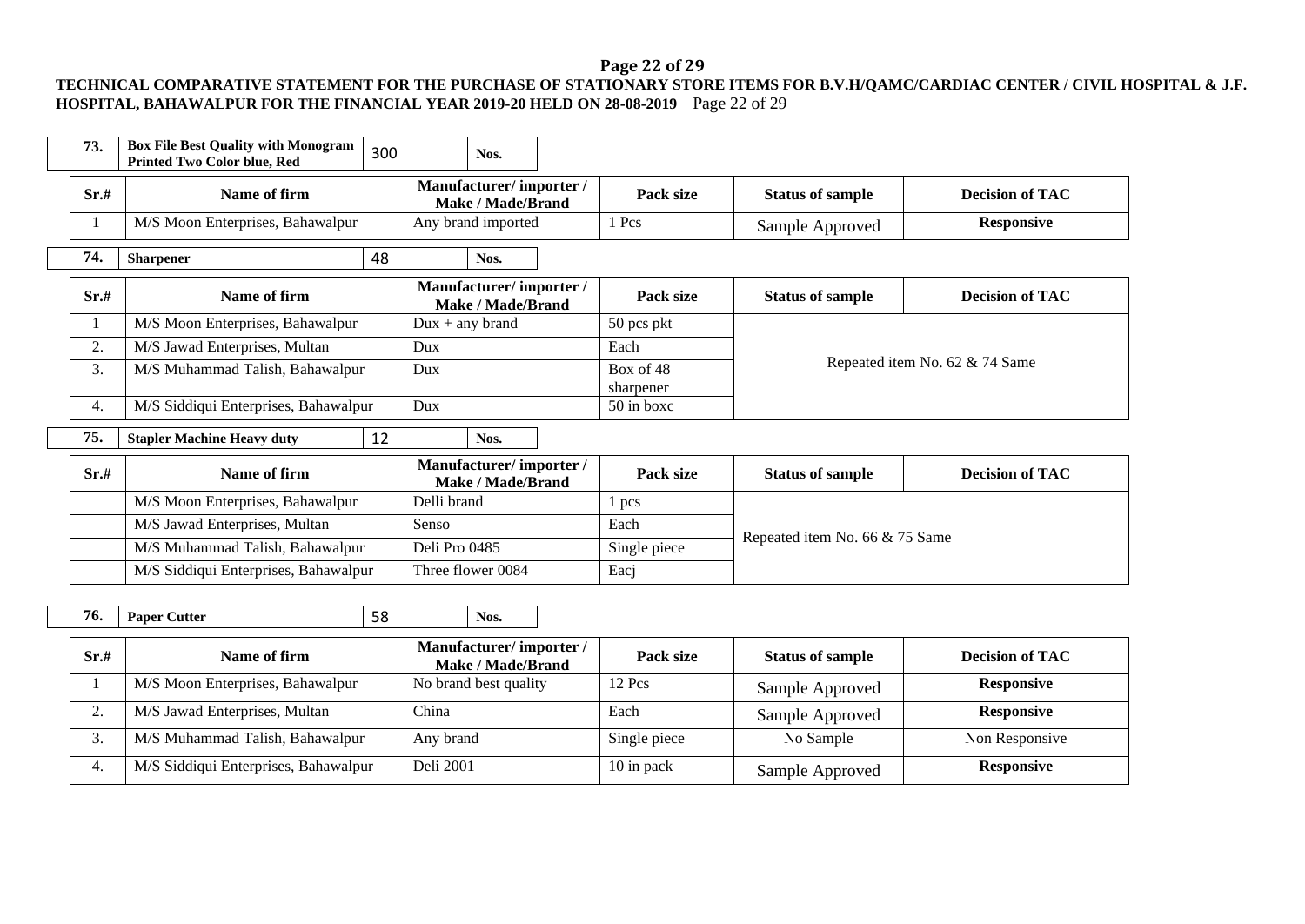# **Page 23 of 29**

### **TECHNICAL COMPARATIVE STATEMENT FOR THE PURCHASE OF STATIONARY STORE ITEMS FOR B.V.H/QAMC/CARDIAC CENTER / CIVIL HOSPITAL & J.F. HOSPITAL, BAHAWALPUR FOR THE FINANCIAL YEAR 2019-20 HELD ON 28-08-2019** Page 23 of 29

| 77.  | <b>Heavy duty Stapler Pins</b>                         | 100 |                    | Nos.                                               |  |                  |                                |                        |
|------|--------------------------------------------------------|-----|--------------------|----------------------------------------------------|--|------------------|--------------------------------|------------------------|
| Sr.# | Name of firm                                           |     |                    | Manufacturer/importer/<br><b>Make / Made/Brand</b> |  | Pack size        | <b>Status of sample</b>        | <b>Decision of TAC</b> |
|      | M/S Moon Enterprises, Bahawalpur                       |     | Branded item delli |                                                    |  | 10 Pcs pkt       | Repeated item No. 67 & 77 Same |                        |
| 2.   | M/S Jawad Enterprises, Multan                          |     | Kangro             |                                                    |  | Pkt              |                                |                        |
| 3.   | M/S Muhammad Talish, Bahawalpur                        |     | Dollar             |                                                    |  | Single piece     |                                |                        |
| 4.   | M/S Siddiqui Enterprises, Bahawalpur                   |     | Waspin 12/17       |                                                    |  | 10 in pkt in box |                                |                        |
| 78.  | <b>Punch Machine</b>                                   | 36  |                    | Nos.                                               |  |                  |                                |                        |
| Sr.# | Name of firm                                           |     |                    | Manufacturer/importer/<br><b>Make / Made/Brand</b> |  | Pack size        | <b>Status of sample</b>        | <b>Decision of TAC</b> |
|      | M/S Moon Enterprises, Bahawalpur                       |     | best quality.      |                                                    |  | 1 pcs            | Sample Approved                | <b>Responsive</b>      |
| 2.   | M/S Jawad Enterprises, Multan                          |     | Opal               |                                                    |  | Each             | Sample Approved                | <b>Responsive</b>      |
| 3.   | M/S Muhammad Talish, Bahawalpur                        |     | Deli               |                                                    |  | Single piece     | No Sample                      | Non Responsive         |
| 4.   | M/S Siddiqui Enterprises, Bahawalpur                   |     |                    | Single punch imported                              |  | Each             | Sample Approved                | <b>Responsive</b>      |
| 79.  | <b>Double Clip File cover</b>                          | 300 |                    | Nos.                                               |  |                  |                                |                        |
| Sr.# | Name of firm                                           |     |                    | Manufacturer/importer/<br><b>Make / Made/Brand</b> |  | Pack size        | <b>Status of sample</b>        | <b>Decision of TAC</b> |
| 1    | M/S Moon Enterprises, Bahawalpur                       |     |                    | PP file best Quality                               |  | 1 pcs            | Sample Approved                | <b>Responsive</b>      |
| 2.   | M/S Jawad Enterprises, Multan                          |     | China              |                                                    |  | Each             | Sample Approved                | <b>Responsive</b>      |
| 3.   | M/S Muhammad Talish, Bahawalpur                        |     | Local              |                                                    |  | Single piece     | No Sample                      | Non Responsive         |
| 80.  | 200<br><b>File Cover with Cardiac monogram</b><br>Nos. |     |                    |                                                    |  |                  |                                |                        |
| Sr.# | Name of firm                                           |     |                    | Manufacturer/importer/<br><b>Make / Made/Brand</b> |  | Pack size        | <b>Status of sample</b>        | <b>Decision of TAC</b> |

| Sr.# | <b>Name of firm</b>              | Manufacturer/ importer /<br><b>Make / Made/Brand</b> | Pack size | <b>Status of sample</b> | <b>Decision of TAC</b> |
|------|----------------------------------|------------------------------------------------------|-----------|-------------------------|------------------------|
|      | M/S Moon Enterprises, Bahawalpur | Art Color                                            | 12 Pcs    | Sample Approved         | Responsive             |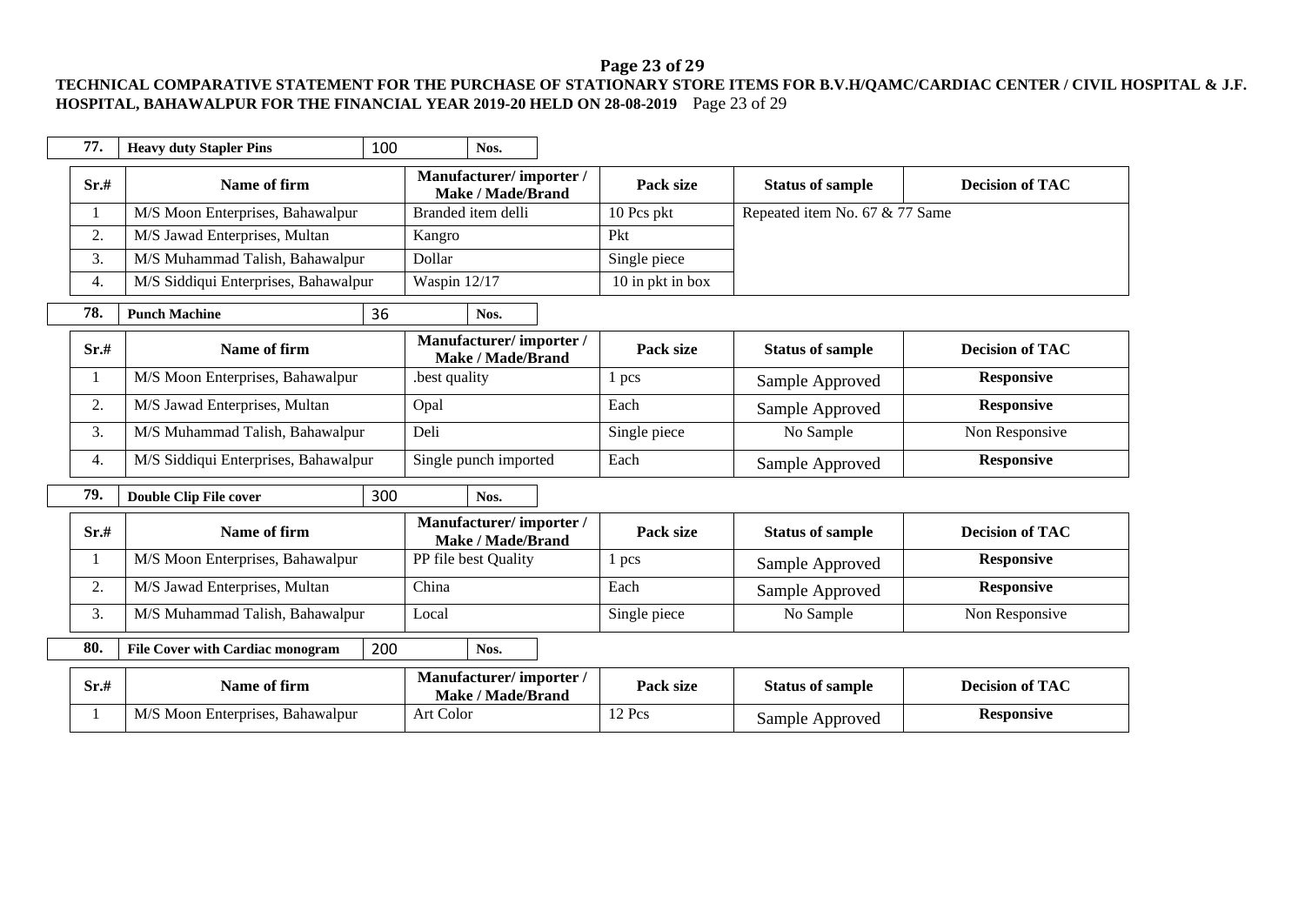#### **Page 24 of 29**

#### **TECHNICAL COMPARATIVE STATEMENT FOR THE PURCHASE OF STATIONARY STORE ITEMS FOR B.V.H/QAMC/CARDIAC CENTER / CIVIL HOSPITAL & J.F. HOSPITAL, BAHAWALPUR FOR THE FINANCIAL YEAR 2019-20 HELD ON 28-08-2019** Page 24 of 29

| 81.      |    | <b>Scotch 2inch Tape</b>             | 36 | Nos.                                        |  |              |                         |                        |
|----------|----|--------------------------------------|----|---------------------------------------------|--|--------------|-------------------------|------------------------|
| Sr.#     |    | Name of firm                         |    | Manufacturer/importer/<br>Make / Made/Brand |  | Pack size    | <b>Status of sample</b> | <b>Decision of TAC</b> |
|          |    | M/S Moon Enterprises, Bahawalpur     |    | No brand best qia; out                      |  | 10 tape roll | Sample Approved         | <b>Responsive</b>      |
| $\gamma$ |    | M/S Jawad Enterprises, Multan        |    | Burooj China                                |  | 40 yards     | Sample Approved         | <b>Responsive</b>      |
|          | 3. | M/S Muhammad Talish, Bahawalpur      |    | Deer                                        |  | Single piece | No Sample               | Non Responsive         |
| 4.       |    | M/S Siddiqui Enterprises, Bahawalpur |    | Three flower                                |  | Each         | Sample Approved         | <b>Responsive</b>      |

**82. HP Toner Laser jet Pro M 402N** 70 Nos.

| Sr.#    | Name of firm                            | Manufacturer/importer/<br>Make / Made/Brand | Pack size           | <b>Status of sample</b>         | <b>Decision of TAC</b> |
|---------|-----------------------------------------|---------------------------------------------|---------------------|---------------------------------|------------------------|
|         | M/S Moon Enterprises, Bahawalpur        | Hp branded item                             | pcs                 | HP Branded Item Approved        | <b>Responsive</b>      |
| ◠<br>۷. | M/S Jawad Enterprises, Multan           | $Hp-26A$                                    | Each                | HP Branded Item Approved        | <b>Responsive</b>      |
| 3.      | M/S Muhammad Talish, Bahawalpur         | Hp                                          | Single piece        | HP Branded Item Approved        | <b>Responsive</b>      |
| 4.      | M/S Siddiqui Enterprises, Bahawalpur    | China with warranty                         | Each                | China Branded Item Not Approved | Non Responsive         |
|         | M/S Arian International Traders, Lahore | HP                                          | <b>Box Pcs Pack</b> | HP Branded Item Approved        | <b>Responsive</b>      |
| 6.      | M/S Abbasi Enterprises, Bahawalpur      | Hp Branded                                  | One                 | HP Branded Item Approved        | <b>Responsive</b>      |

**83. HP** Toner Laser jet pro mep m 127fw 40 **Nos.** 

| Sr.# | Name of firm                            | Manufacturer/importer/<br><b>Make / Made/Brand</b> | Pack size           | <b>Status of sample</b>  | <b>Decision of TAC</b> |
|------|-----------------------------------------|----------------------------------------------------|---------------------|--------------------------|------------------------|
|      | M/S Moon Enterprises, Bahawalpur        | H <sub>p</sub> branded item                        | l pcs               | HP Branded Item Approved | <b>Responsive</b>      |
|      | M/S Jawad Enterprises, Multan           | $Hp - 83A$                                         | Each                | HP Branded Item Approved | <b>Responsive</b>      |
|      | M/S Muhammad Talish, Bahawalpur         | HP                                                 | Single              | HP Branded Item Approved | <b>Responsive</b>      |
|      | M/S Arian International Traders, Lahore | HP                                                 | <b>Box Pcs Pack</b> | HP Branded Item Approved | <b>Responsive</b>      |
|      | M/S Abbasi Enterprises, Bahawalpur      | Hp Branded                                         | One                 | HP Branded Item Approved | <b>Responsive</b>      |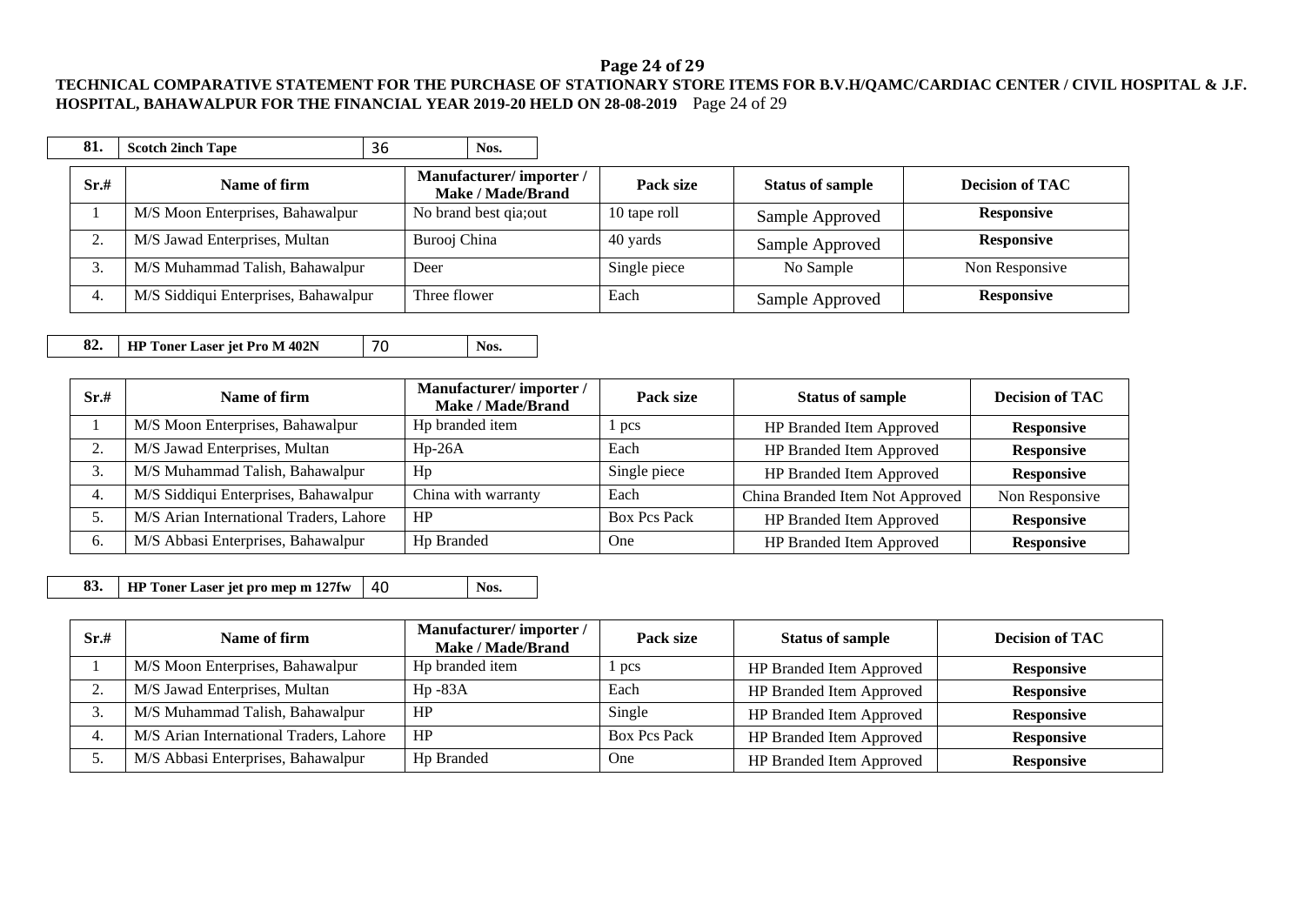# **Page 25 of 29**

#### **TECHNICAL COMPARATIVE STATEMENT FOR THE PURCHASE OF STATIONARY STORE ITEMS FOR B.V.H/QAMC/CARDIAC CENTER / CIVIL HOSPITAL & J.F. HOSPITAL, BAHAWALPUR FOR THE FINANCIAL YEAR 2019-20 HELD ON 28-08-2019** Page 25 of 29

| 84.  | HP Toner Laser jet pro m203dw           | 20 | Nos.                                               |                     |                                 |                   |                        |  |
|------|-----------------------------------------|----|----------------------------------------------------|---------------------|---------------------------------|-------------------|------------------------|--|
| Sr.# | Name of firm                            |    | Manufacturer/importer/<br><b>Make / Made/Brand</b> | Pack size           | <b>Status of sample</b>         |                   | <b>Decision of TAC</b> |  |
| 1    | M/S Moon Enterprises, Bahawalpur        |    | Hp branded item                                    | 1 pcs               | HP Branded Item Approved        |                   | <b>Responsive</b>      |  |
| 2.   | M/S Jawad Enterprises, Multan           |    | $Hp-30A$                                           | Each                | HP Branded Item Approved        |                   | <b>Responsive</b>      |  |
| 3.   | M/S Arian International Traders, Lahore |    | HP                                                 | <b>Box Pcs Pack</b> | HP Branded Item Approved        |                   | <b>Responsive</b>      |  |
| 4.   | M/S Abbasi Enterprises, Bahawalpur      |    | Hp Branded                                         | One                 | HP Branded Item Approved        |                   | <b>Responsive</b>      |  |
| 85.  | HP Toner Laser jet Pro mfpm227fdw       | 40 | Nos.                                               |                     |                                 |                   |                        |  |
| Sr.# | Name of firm                            |    | Manufacturer/importer/<br><b>Make / Made/Brand</b> | Pack size           | <b>Status of sample</b>         |                   | <b>Decision of TAC</b> |  |
| 1    | M/S Moon Enterprises, Bahawalpur        |    | Hp branded item                                    | 1 pcs               | HP Branded Item Approved        |                   | <b>Responsive</b>      |  |
| 2.   | M/S Jawad Enterprises, Multan           |    | Hp 30A                                             | Each                | HP Branded Item Approved        |                   | <b>Responsive</b>      |  |
| 3.   | M/S Arian International Traders, Lahore |    | HP                                                 | <b>Box Pcs Pack</b> | HP Branded Item Approved        |                   | <b>Responsive</b>      |  |
| 4.   | M/S Abbasi Enterprises, Bahawalpur      |    | Hp Branded                                         | One                 | HP Branded Item Approved        |                   | <b>Responsive</b>      |  |
| 86.  | Toner Laser jet pro m102a               | 20 | Nos.                                               |                     |                                 |                   |                        |  |
| Sr.# | Name of firm                            |    | Manufacturer/importer/<br><b>Make / Made/Brand</b> | Pack size           | <b>Status of sample</b>         |                   | <b>Decision of TAC</b> |  |
| 1    | M/S Moon Enterprises, Bahawalpur        |    | Hp branded item                                    | 1 pcs               | HP Branded Item Approved        |                   | <b>Responsive</b>      |  |
| 2.   | M/S Jawad Enterprises, Multan           |    | Hp 17A                                             | Each                | HP Branded Item Approved        |                   | <b>Responsive</b>      |  |
| 3.   | M/S Siddiqui Enterprises, Bahawalpur    |    | China with warranty                                | Each                | China Branded Item Not Approved |                   | Non Responsive         |  |
| 4.   | M/S Arian International Traders, Lahore |    | HP                                                 | <b>Box Pcs Pack</b> | HP Branded Item Approved        |                   | <b>Responsive</b>      |  |
| 5.   | M/S Abbasi Enterprises, Bahawalpur      |    | Hp Branded                                         | One                 | HP Branded Item Approved        |                   | <b>Responsive</b>      |  |
| 87.  | Khaki Paper 23"x36"                     | 5  | Nos.                                               |                     |                                 |                   |                        |  |
| Sr.# | Name of firm                            |    | Manufacturer/importer/<br><b>Make / Made/Brand</b> | Pack size           | <b>Status of sample</b>         |                   | <b>Decision of TAC</b> |  |
| 1    | M/S Moon Enterprises, Bahawalpur        |    | China Carfat                                       | 480 sheet           | Sample Approved                 |                   | <b>Responsive</b>      |  |
|      |                                         |    |                                                    | 480 sheet in a ream | No Sample                       | Non Responsive    |                        |  |
| 2.   | M/S Muhammad Talish, Bahawalpur         |    | Local                                              |                     |                                 | <b>Responsive</b> |                        |  |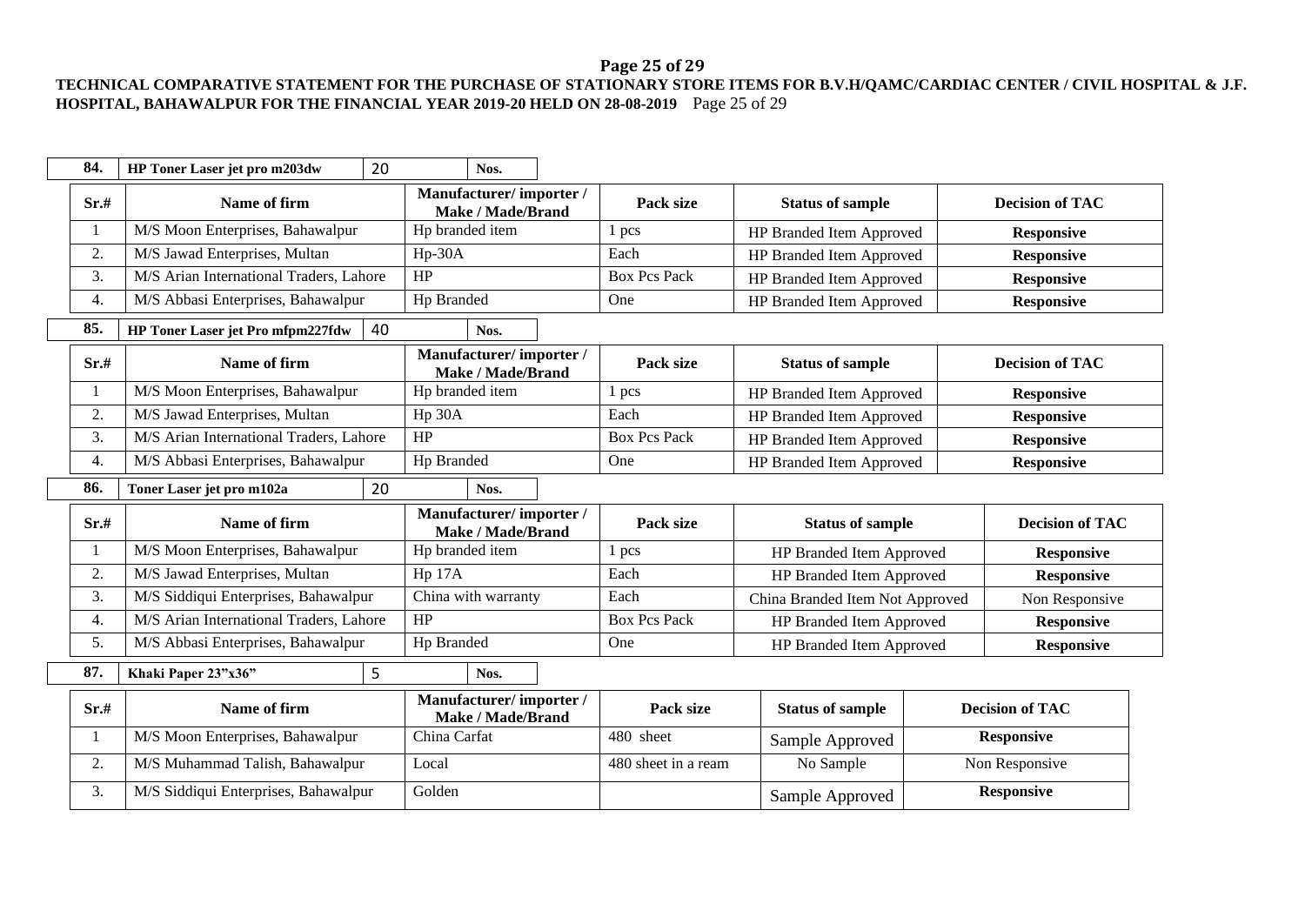# **Page 26 of 29**

### **TECHNICAL COMPARATIVE STATEMENT FOR THE PURCHASE OF STATIONARY STORE ITEMS FOR B.V.H/QAMC/CARDIAC CENTER / CIVIL HOSPITAL & J.F. HOSPITAL, BAHAWALPUR FOR THE FINANCIAL YEAR 2019-20 HELD ON 28-08-2019** Page 26 of 29

| 88.  | <b>Ink 60 MI All Colour</b>             | 530 | Nos.          |                                                    |                     |                          |                        |
|------|-----------------------------------------|-----|---------------|----------------------------------------------------|---------------------|--------------------------|------------------------|
| Sr.# | Name of firm                            |     |               | Manufacturer/importer/<br><b>Make / Made/Brand</b> | Pack size           | <b>Status of sample</b>  | <b>Decision of TAC</b> |
|      | M/S Moon Enterprises, Bahawalpur        |     | Dollar brands |                                                    | 12 Pcs              | Sample Approved          | <b>Responsive</b>      |
| 2.   | M/S Jawad Enterprises, Multan           |     | Dollar 60ml   |                                                    | Each                | Sample Approved          | <b>Responsive</b>      |
| 3.   | M/S Muhammad Talish, Bahawalpur         |     | Dollar        |                                                    | Single pieces       | No Sample                | Non Responsive         |
| 4.   | M/S Siddiqui Enterprises, Bahawalpur    |     | Dollar 60 ml  |                                                    | 12 in pack          | Sample Approved          | <b>Responsive</b>      |
| 89.  | <b>Polythine cover for Register</b>     | 500 | Nos.          |                                                    |                     |                          |                        |
| Sr.# | Name of firm                            |     |               | Manufacturer/importer/<br><b>Make / Made/Brand</b> | Pack size           | <b>Status of sample</b>  | <b>Decision of TAC</b> |
|      | M/S Moon Enterprises, Bahawalpur        |     | No brand      |                                                    | 12 Pcs              | Sample Approved          | <b>Responsive</b>      |
| 90.  | <b>File Tag Different Colour</b>        | 100 | Nos.          |                                                    |                     |                          |                        |
|      |                                         |     |               |                                                    |                     |                          |                        |
| Sr.# | Name of firm                            |     |               | Manufacturer/importer/<br>Make / Made/Brand        | Pack size           | <b>Status of sample</b>  | <b>Decision of TAC</b> |
| 1    | M/S Moon Enterprises, Bahawalpur        |     | No brand      |                                                    | Standard packing    | Sample Approved          | <b>Responsive</b>      |
| 2.   | M/S Jawad Enterprises, Multan           |     | Local         |                                                    | Each                | Sample Approved          | <b>Responsive</b>      |
| 3.   | M/S Siddiqui Enterprises, Bahawalpur    |     | 3x3 post chit |                                                    | 12 in pack          | Sample Approved          | <b>Responsive</b>      |
| 91.  | <b>Laser Jet 5A</b>                     | 10  | Nos.          |                                                    |                     |                          |                        |
| Sr.# | Name of firm                            |     |               | Manufacturer/importer/<br><b>Make / Made/Brand</b> | Pack size           | <b>Status of sample</b>  | <b>Decision of TAC</b> |
|      | M/S Moon Enterprises, Bahawalpur        |     | Hp brand      |                                                    | 1 pcs               | HP Branded Item Approved | <b>Responsive</b>      |
| 2.   | M/S Jawad Enterprises, Multan           |     | $Hp-05A$      |                                                    | Each                | HP Branded Item Approved | <b>Responsive</b>      |
| 3.   | M/S Muhammad Talish, Bahawalpur         |     | HP            |                                                    | Single              | HP Branded Item Approved | <b>Responsive</b>      |
| 4.   | M/S Arian International Traders, Lahore |     | HP            |                                                    | <b>Box Pcs Pack</b> | HP Branded Item Approved | <b>Responsive</b>      |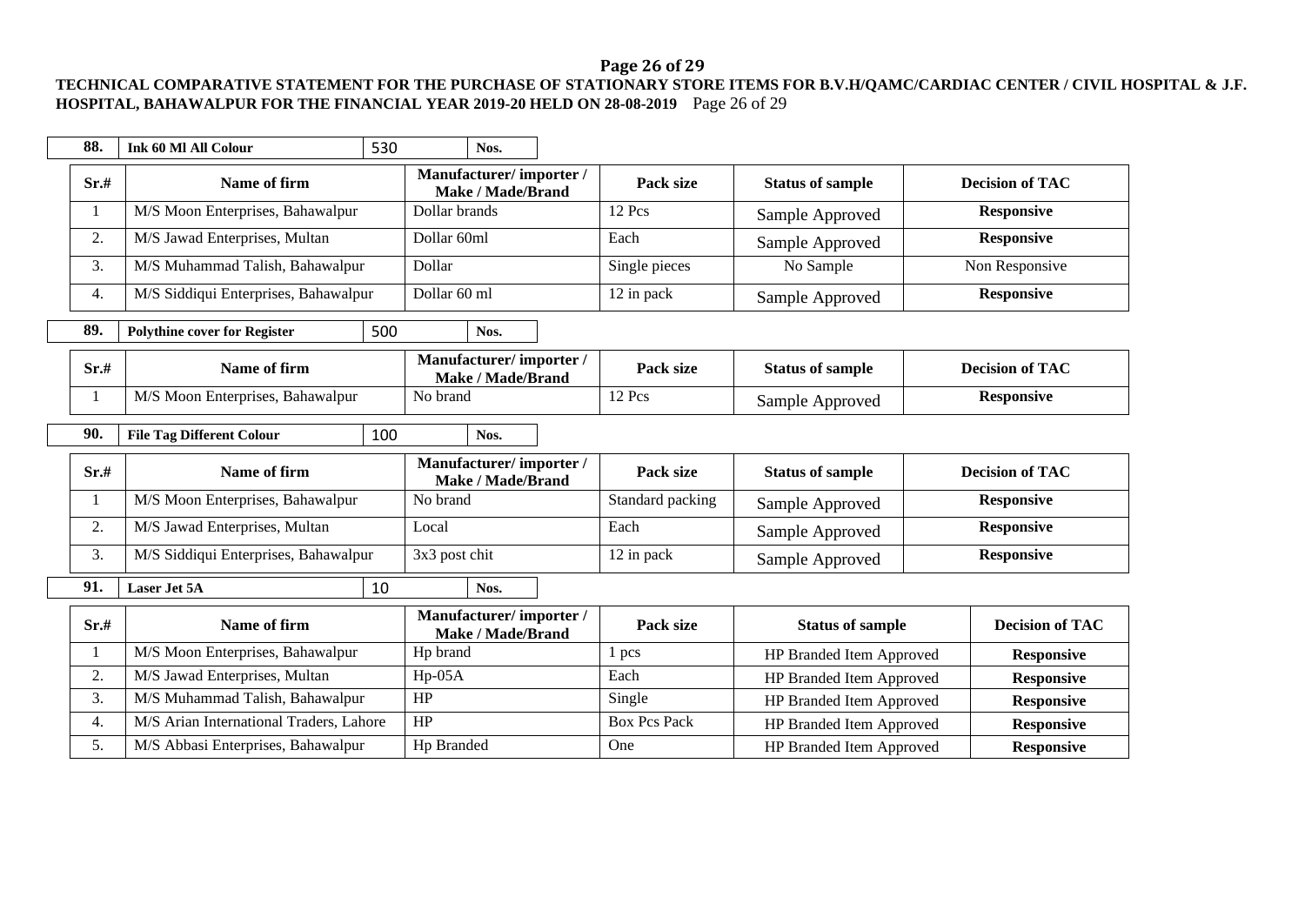#### **Page 27 of 29**

#### **TECHNICAL COMPARATIVE STATEMENT FOR THE PURCHASE OF STATIONARY STORE ITEMS FOR B.V.H/QAMC/CARDIAC CENTER / CIVIL HOSPITAL & J.F. HOSPITAL, BAHAWALPUR FOR THE FINANCIAL YEAR 2019-20 HELD ON 28-08-2019** Page 27 of 29

| 92.      | <b>HP Colour Laser Jet 4025</b>         | 6   |                                              | Nos.              |  |                     |                                    |                        |
|----------|-----------------------------------------|-----|----------------------------------------------|-------------------|--|---------------------|------------------------------------|------------------------|
| Sr.#     | Name of firm                            |     | Manufacturer/importer/                       | Make / Made/Brand |  | Pack size           | <b>Status of sample</b>            | <b>Decision of TAC</b> |
|          | M/S Moon Enterprises, Bahawalpur        |     | H <sub>p</sub> brand                         |                   |  | 1 pcs               | <b>HP</b> Branded Item<br>Approved | <b>Responsive</b>      |
| $\gamma$ | M/S Jawad Enterprises, Multan           |     | Hp-647A brak Hp-648A<br>cyan Yellow, regenta |                   |  | 4Toner Set          | <b>HP</b> Branded Item<br>Approved | <b>Responsive</b>      |
| 3.       | M/S Arian International Traders, Lahore |     | HP                                           |                   |  | <b>Box Pcs Pack</b> | <b>HP</b> Branded Item<br>Approved | <b>Responsive</b>      |
| 4.       | M/S Abbasi Enterprises, Bahawalpur      |     | Hp Branded                                   |                   |  | 04 Toner Set Color  | <b>HP</b> Branded Item<br>Approved | <b>Responsive</b>      |
| 93.      | <b>Sticky Notice</b>                    | 110 |                                              | Nos.              |  |                     |                                    |                        |

| Sr.#     | Name of firm                     | Manufacturer/importer/<br>Make / Made/Brand | Pack size            | <b>Status of sample</b> | <b>Decision of TAC</b> |
|----------|----------------------------------|---------------------------------------------|----------------------|-------------------------|------------------------|
|          | M/S Moon Enterprises, Bahawalpur | No brand                                    | <b>Standard Pack</b> | Sample Approved         | <b>Responsive</b>      |
| <u>.</u> | M/S Jawad Enterprises, Multan    | <b>China</b>                                | pkt                  | Sample Approved         | <b>Responsive</b>      |

**94. Sticky Tag** 110 **Nos.**

| Sr.# | Name of firm                         |    | Manufacturer/importer/<br>Make / Made/Brand |                                             | Pack size        | <b>Status of sample</b> | <b>Decision of TAC</b>  |                        |
|------|--------------------------------------|----|---------------------------------------------|---------------------------------------------|------------------|-------------------------|-------------------------|------------------------|
|      | M/S Moon Enterprises, Bahawalpur     |    | No brand                                    |                                             |                  | <b>Standard Pack</b>    | Sample Approved         | <b>Responsive</b>      |
| 2.   | M/S Jawad Enterprises, Multan        |    | China                                       |                                             |                  | pkt                     | No Sample               | Non Responsive         |
| 3.   | M/S Siddiqui Enterprises, Bahawalpur |    | 3x3 pst chit                                |                                             | 12 in pack       | No Sample               | Non Responsive          |                        |
| 95.  | <b>Paper Clip Small</b>              | 40 |                                             | Nos.                                        |                  |                         |                         |                        |
| Sr.# | Name of firm                         |    |                                             | Manufacturer/importer/<br>Make / Made/Brand |                  | Pack size               | <b>Status of sample</b> | <b>Decision of TAC</b> |
|      | M/S Moon Enterprises, Bahawalpur     |    | No brand                                    |                                             |                  | <b>Standard Pack</b>    | No Sample               | Non Responsive         |
| 2.   | M/S Jawad Enterprises, Multan        |    | Three flowers 26mm                          |                                             | Pkt              | Sample Approved         | <b>Responsive</b>       |                        |
| 3.   | M/S Muhammad Talish, Bahawalpur      |    | China made                                  |                                             | 80 pins in a box | No Sample               | Non Responsive          |                        |
| 4.   | M/S Siddiqui Enterprises, Bahawalpur |    | 3x3 post chit                               |                                             |                  | 12 in pack              | No Sample               | Non Responsive         |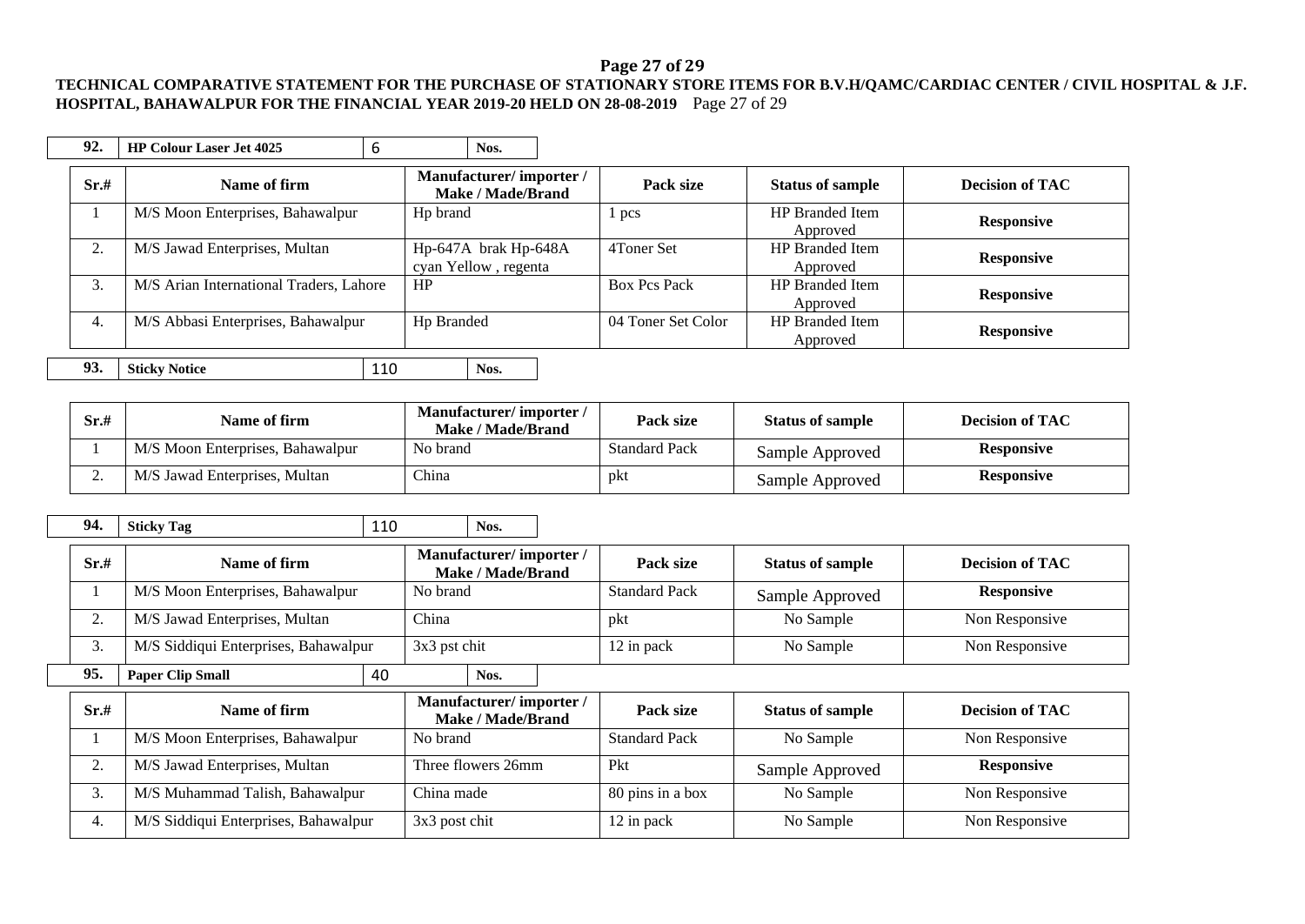#### **Page 28 of 29**

### **TECHNICAL COMPARATIVE STATEMENT FOR THE PURCHASE OF STATIONARY STORE ITEMS FOR B.V.H/QAMC/CARDIAC CENTER / CIVIL HOSPITAL & J.F. HOSPITAL, BAHAWALPUR FOR THE FINANCIAL YEAR 2019-20 HELD ON 28-08-2019** Page 28 of 29

| 96.  | <b>Paper Clip Medium</b>             | 30 | Nos.                                               |                      |                         |                                     |
|------|--------------------------------------|----|----------------------------------------------------|----------------------|-------------------------|-------------------------------------|
|      |                                      |    |                                                    |                      |                         |                                     |
| Sr.# | Name of firm                         |    | Manufacturer/importer/<br><b>Make / Made/Brand</b> | Pack size            | <b>Status of sample</b> | <b>Decision of TAC</b>              |
| 1    | M/S Moon Enterprises, Bahawalpur     |    | No brand                                           | <b>Standard Pack</b> | No Sample               | Non Responsive                      |
| 2.   | M/S Jawad Enterprises, Multan        |    | Three flowers 30mm                                 | Pkt                  | Sample Approved         | <b>Responsive</b>                   |
| 3.   | M/S Muhammad Talish, Bahawalpur      |    | China made                                         | 80 pins in a box     | No Sample               | Non Responsive                      |
| 97.  | <b>Paper Clip Large</b>              | 20 | Nos.                                               |                      |                         |                                     |
| Sr.# | Name of firm                         |    | Manufacturer/importer/<br><b>Make / Made/Brand</b> | Pack size            | <b>Status of sample</b> | <b>Decision of TAC</b>              |
| 1    | M/S Moon Enterprises, Bahawalpur     |    | No brand                                           | <b>Standard Pack</b> | No Sample               | Non Responsive                      |
| 2.   | M/S Jawad Enterprises, Multan        |    | Three flowers 30mm                                 | Pkt                  | Sample Approved         | <b>Responsive</b>                   |
| 3.   | M/S Muhammad Talish, Bahawalpur      |    | China made                                         | Single piece         | No Sample               | Non Responsive                      |
|      |                                      |    |                                                    |                      |                         |                                     |
|      |                                      |    |                                                    |                      |                         |                                     |
| 98.  | <b>Single Punch Machine</b>          | 20 | Nos.                                               |                      |                         |                                     |
| Sr.# | Name of firm                         |    | Manufacturer/importer/                             | Pack size            | <b>Status of sample</b> | <b>Decision of TAC</b>              |
| 1    | M/S Moon Enterprises, Bahawalpur     |    | <b>Make / Made/Brand</b><br>Plass type No brand    | 12Pcs box            | Sample Approved         | <b>Responsive</b>                   |
| 2.   | M/S Jawad Enterprises, Multan        |    | Owend                                              | Each                 | Sample Approved         | <b>Responsive</b>                   |
| 3.   | M/S Muhammad Talish, Bahawalpur      |    | Local                                              | Single piece         | No Sample               | Non Responsive                      |
| 4.   | M/S Siddiqui Enterprises, Bahawalpur |    | Imported                                           | Each                 | Sample Approved         | <b>Responsive</b>                   |
| 99.  | <b>Double Punch Machine</b>          | 20 | Nos.                                               |                      |                         |                                     |
| Sr.# | Name of firm                         |    | Manufacturer/importer/<br><b>Make / Made/Brand</b> | Pack size            | <b>Status of sample</b> | <b>Decision of TAC</b>              |
| -1   | M/S Moon Enterprises, Bahawalpur     |    | Any brand best quality                             | 6 Pcs                |                         |                                     |
| 2.   | M/S Jawad Enterprises, Multan        |    | Opal                                               | Each                 |                         | Repeated items No78 & 99 Same items |

4. M/S Siddiqui Enterprises, Bahawalpur Three flower 137 Each

 $\blacksquare$